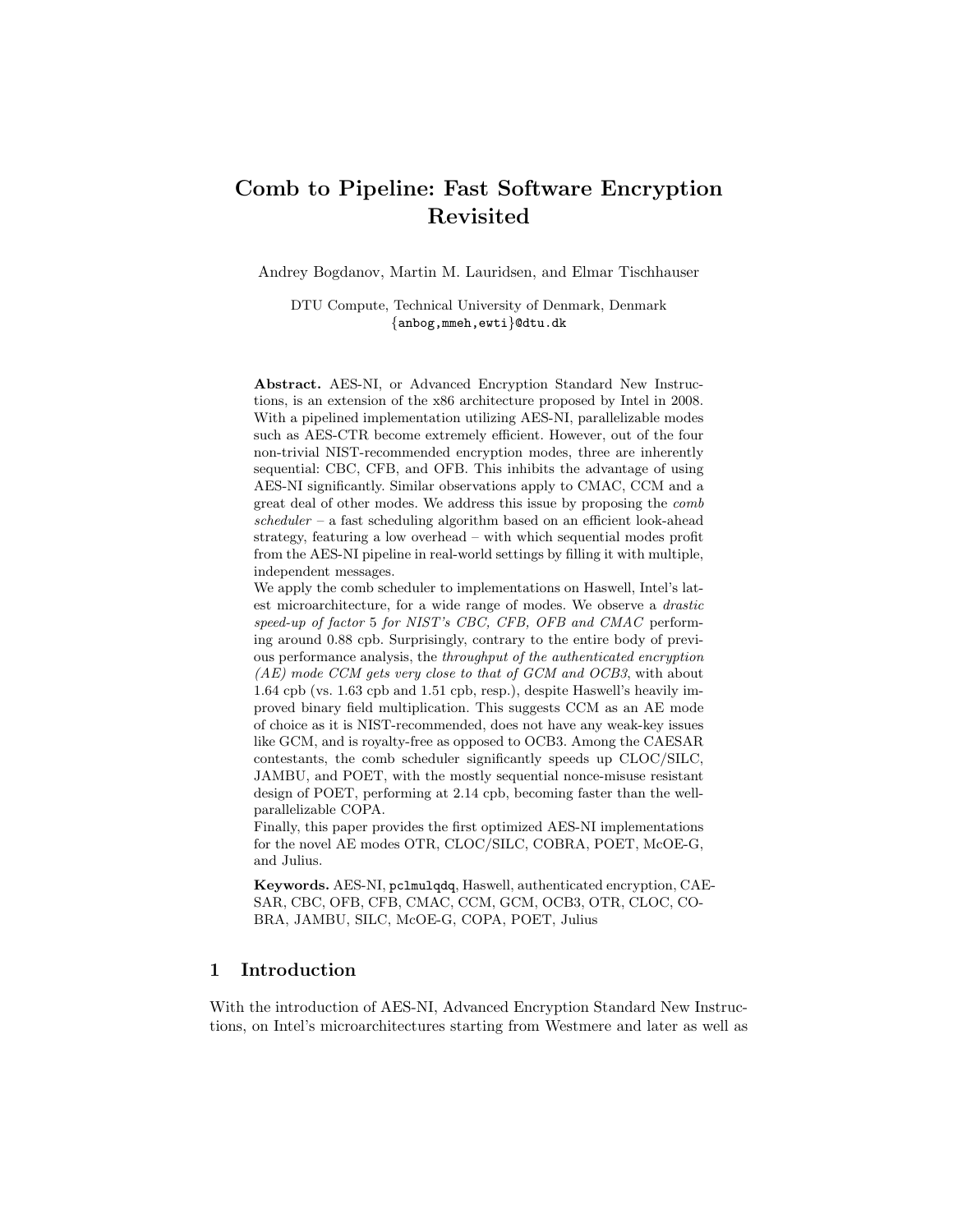on a variety of AMD CPUs, AES received a sigfinicant speed-up in standard software, going well below 1 cycle per byte (cpb) and possessing a constant running time, which also thwarts cache-timing attacks. Important applications for AES-NI include OpenSSL, Microsoft's BitLocker, Apple's FileVault, TrueCrypt, PGP and many more. In a nutshell, AES-NI provides dedicated instructions for AES encryption and decryption. On Haswell, Intel's newest architecture, the latency of these instructions is 7 clock cycles (cc) and the throughput is 1 cc. That is, AES-NI has a pipeline of length 7 and one can issue one instruction per clock cycle. This pipeline can be naturally exploited by parallel AES modes such as CTR in the encryption domain, PMAC in the message authentication domain as well as GCM and OCB in the authenticated encryption domain.

However, numerous AES modes of operation – both standardized and novel such as  $CAESAR<sup>1</sup>$  submissions – are essentially sequential by design. Indeed, NIST-standardized CBC, CFB, OFB and CMAC [10] as well as CLOC and POET from FSE 2014 and McOE-G from FSE 2012 are essentially sequential, which limits their performance on state-of-the-art servers and desktops significantly, as the pipeline cannot be filled entirely, having a severe performance penalty as a consequence.

In this paper, we aim to address this gap and propose an *efficient look-ahead* comb scheduler for real-world Internet packets. Its application can change the landscape of AES modes of operation in terms of their practical throughput. Our contributions are as follows:

Novel Comb Scheduler. Communication devices of high-speed links are likely to process many messages at the same time. Indeed, on the Internet, the bulk of data is transmitted in packets of sizes between 1 and 2 KB, following a bimodal distribution. While most previous implementations of block cipher modes consider processing a single message, we propose to process several messages in parallel, which reflects this reality. This is particularly beneficial when using an inherently sequential mode. In this work, for the first time, we deal with AES modes of operation in this setting (see Section 3). More specifically, as our main contribution, we propose an efficient look-ahead comb scheduler. For real-world packet lengths on the Internet, this algorithm allows us to fill the pipeline of AES-NI and attain significant speed-ups for many popular modes. After covering some background in Section 2, we present our comb scheduler and its analysis in Section 3.

Speed-up of factor 5 for NIST's CBC, OFB, CFB and CMAC. When applied to the NIST-recommended encryption and MAC modes, our comb scheduler delivers a performance gain of factor 5 with the real-world packet sizes. The modes get as fast as 0.88 cpb compared to around 4.5 cpb in the sequential message processing setting. These results are provided in Section 4.

<sup>&</sup>lt;sup>1</sup> Competition for Authenticated Encryption: Security, Applicability, and Robustness.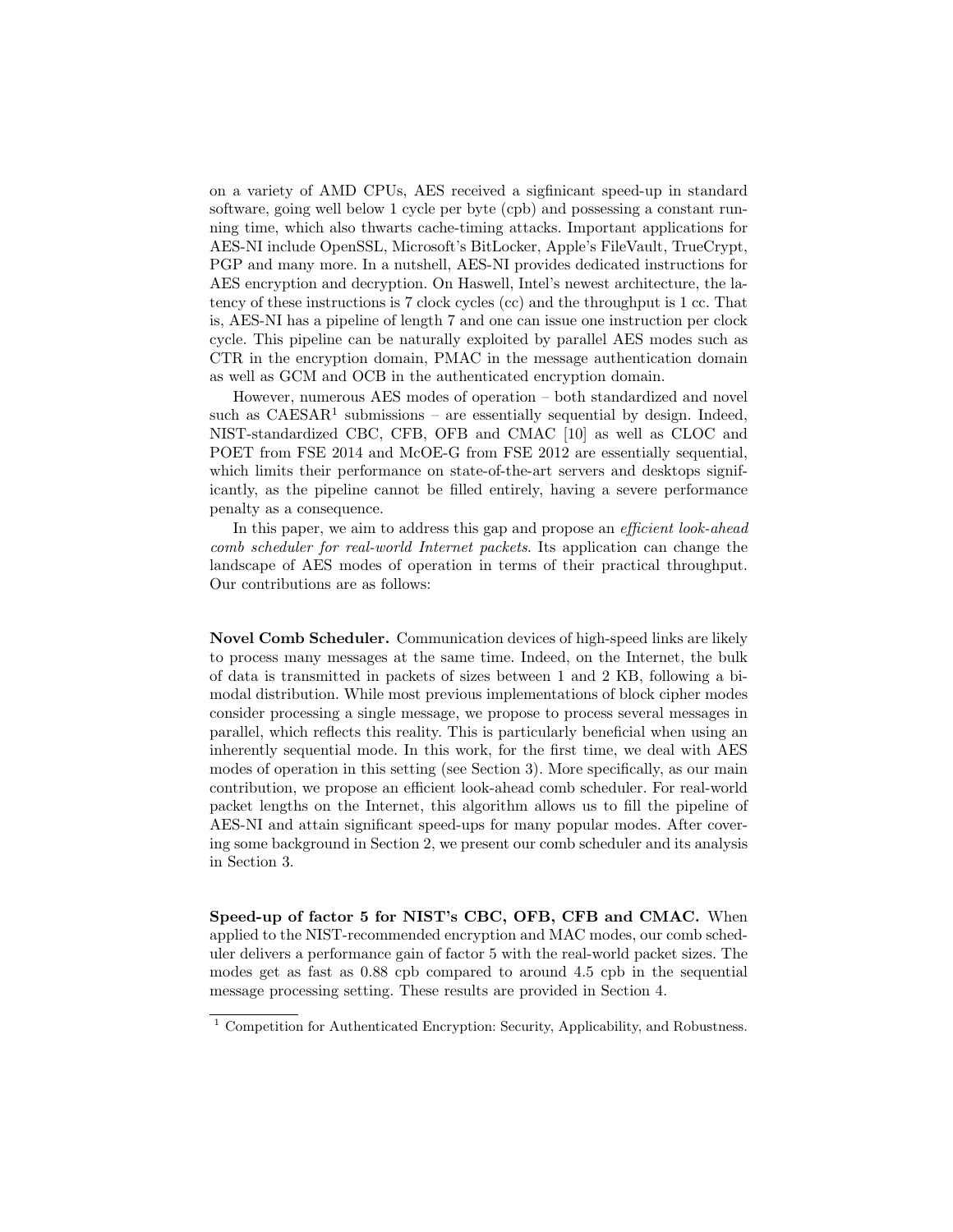Change of landscape for AE When our comb scheduler is applied to AE modes of operation, a high performance improvement is attained as well with the real-world message size distribution. CCM, having a sequential CBC-based MAC inside, gets as fast as GCM and OCB which are inherently parallel. Being royalty-free, NIST-recommended and weak-key free, CCM becomes an attractive AE mode of operation in this setting.

In the context of the ongoing CAESAR competition, in the domain of noncemisuse resistant modes, the essentially sequential POET gets a significant speedup of factor 2.7 down to 2.14 cpb. Its rival CAESAR contestant COPA runs as 2.68 cpb, while being insecure under release of unverified plaintext. This is somewhat surprising, considering that POET uses 3 AES calls per block vs. 2 AES calls per block for COPA.

Section 5 also contains first-time comprehensive performance evaluations of further AES-based modes in the CAESAR competition and beyond, both in the sequential and comb-scheduled implementations, including OTR, CLOC/SILC, JAMBU, COBRA, McOE-G and Julius.

Faster  $GF(2^{128})$  multiplications on Haswell Section 6 focuses on the technical implementation tricks on Haswell that we used to obtain our results and contains a detailed study of improved  $GF(2^{128})$  multiplications on the architecture.

### 2 Background

In this paper, we consider AES-based symmetric primitives, that is, algorithms that make use of the (full) AES block cipher in a black-box fashion. In particular, this includes block cipher modes of operation, block cipher based message authentication codes, and authentication encryption (AE) modes.

NIST-recommended Modes. In its special publications SP-800-38A-D [10], NIST recommends the following modes of operation: ECB, CBC, CFB, OFB and CTR as basic encryption modes; CMAC as authentication mode; and CCM and GCM as authenticated encryption modes.

Authenticated Encryption Modes and CAESAR. Besides the widely employed and standardized modes CCM and GCM, a great number of modes for authenticated encryption have been proposed, many of them being contestants in the currently ongoing CAESAR competition. We give a brief overview of the AE modes we will consider in this study.

We split up our consideration into two categories: (i) *nonce-misuse resistant* AE modes, by which we mean modes that maintain authenticity and privacy up to a common message prefix even when the nonce is repeated (also called OAE security) and (ii) nonce-based AE modes which either lose authenticity, privacy or both when nonces are repeated. The modes we consider in the former camp are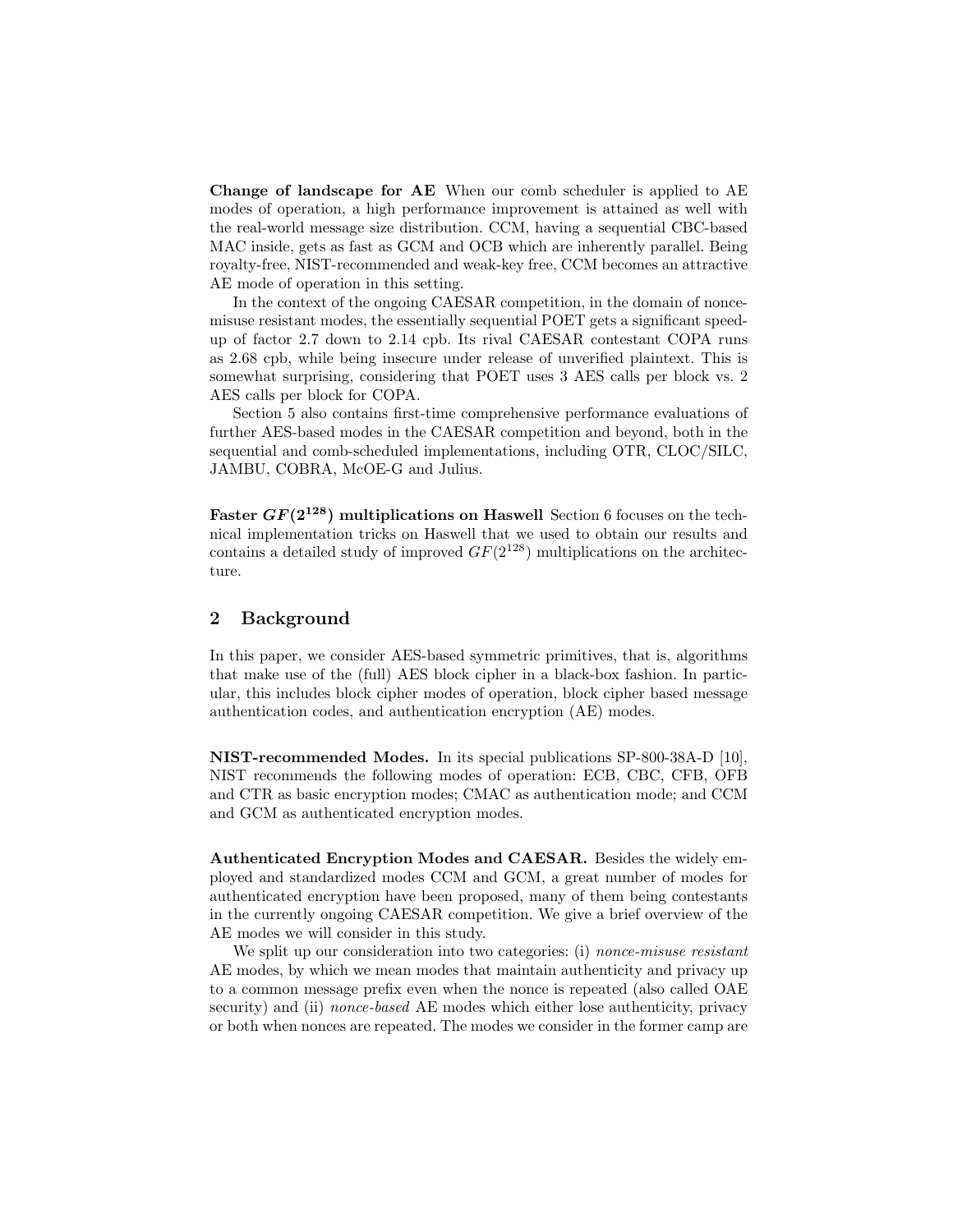McOE-G, COPA, POET and Julius, while the nonce-based modes considered are CCM, GCM, OCB3, OTR, CLOC, COBRA, JAMBU and SILC. Table 1 gives a comparison of the modes considered in this work. The price to pay for a mode to be nonce-misuse resistant includes extra computation, a higher serialization degree, or both. One of the fundamental questions we answer in this work is how much one has to pay, in terms of performance, to maintain this level of security when repeating nonces.

Table 1: Overview of the AE modes considered in this paper. The  $\parallel$  column indicates parallelizability; the "IF" column indicates whether a mode needs the inverse of the underlying block cipher in decryption/verification; the "E" and "M" columns give the number of calls, per message block, to the underlying block cipher and multiplications in  $GF(2<sup>n</sup>)$ , respectively.

|                                 |      |      |  |  | Ref. Year    IF E M Description                                               |
|---------------------------------|------|------|--|--|-------------------------------------------------------------------------------|
| Nonce-based AE modes            |      |      |  |  |                                                                               |
| CCM                             | [37] |      |  |  | $2002 - \text{yes } 2 - \text{CTR encryption}, \text{CBC-MAC authentication}$ |
| GCM                             | [31] |      |  |  | 2004 yes yes 1 1 CTR mode with chain of multiplications                       |
| OCB3                            | 26   |      |  |  | $2010$ yes $-1$ $-$ Gray code-based xor-encrypt-xor (XEX)                     |
| OTR.                            | [33] |      |  |  | $2013$ yes yes $1 - Two-block$ Feistel structure                              |
| <b>CLOC</b>                     | [21] | 2014 |  |  | $\sim$ ves 1 – CFB mode with low overhead                                     |
| COBRA                           | 5    |      |  |  | 2014 yes yes 1 1 Combining OTR with chain of multiplications                  |
| JAMBU                           | 38   |      |  |  | $2014 - \text{yes} 1 - \text{AES in stream mode, lightweight}$                |
| <b>SILC</b>                     | [22] |      |  |  | $2014$ – yes 1 – CLOC with smaller hardware footprint                         |
| Nonce-misuse resistant AE modes |      |      |  |  |                                                                               |
| $McOE-G$                        | 11   |      |  |  | $2011 - 1$ Serial multiplication-encryption chain                             |
| COPA                            | 4    |      |  |  | $2013$ yes $-2$ $-$ Two-round XEX                                             |
| <b>POET</b>                     | 1    |      |  |  | $2014$ yes $-3$ $-$ XEX with two AXU (full AES-128 call) chains               |
| Julius                          | 17   |      |  |  | $2014$ – – 1 2 SIV with polynomial hashing                                    |

For the specifications of the AE modes considered, we refer to the relevant references listed in Table 1. We clarify that for COBRA we refer to the FSE 2014 version with its reduced security claims (compared to the withdrawn CAESAR candidate); with POET we refer to the version where the universal hashing is implemented as full AES-128 (since using four rounds would not comprise a mode of operation); and with Julius, we mean the CAESAR candidate regular Julius-ECB.

The AES-NI Instruction Set. Proposed in 2008 and implemented as of their 2010 Westmere microarchitecture, Intel developed special instructions for fast AES encryption and decryption [15], called the AES New Instruction Set (AES-NI). It provides instructions for computing one AES round aesenc, aesenclast,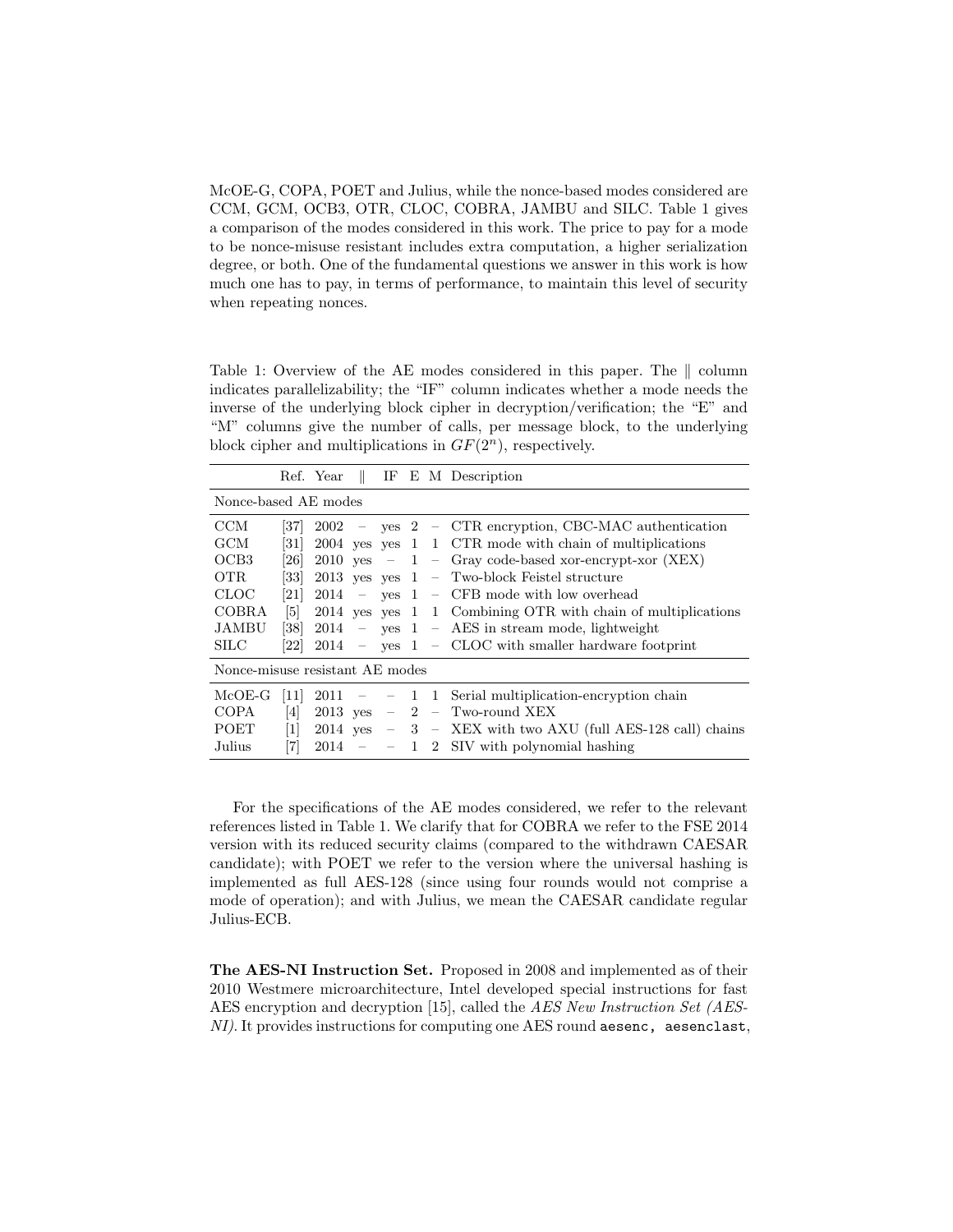its inverse aesdec, aesdeclast, and auxiliary instructions for key scheduling. The instructions do not only offer better performance, but security as well, since they are leaking no timing information. AES-NI is supported in a subset of Westmere, Sandy Bridge, Ivy Bridge and Haswell microarchitectures. A range of AMD processors also support the instructions under the name AES Instructions, including processors in the Bulldozer, Piledriver and Jaguar series [19].

Pipelining. Instruction pipelines allow CPUs to execute the same instruction for data-independent instances in an overlapping fashion. This is done by subdividing the instruction into steps called pipeline stages, with each stage processing its part of one instruction at a time. The performance of a pipelined instruction is characterized by its latency  $L$  (number of cycles to complete one instruction) and throughput  $T$  (the number of cycles to wait between issuing instructions). For instance, on the original Westmere architecture, the AES-NI aesenc instruction has a latency of 6 cycles and a throughput of 2, meaning that one instruction can be issued every two cycles.

Previous Work. Matsui and Fukuda at FSE 2005 [29] and Matsui [28] at FSE 2006 pioneered comprehensive studys on how to optimize symmetric primitives on the then-contemporary generation of Intel microprocessors. One year later, Matsui and Nakajima [30] demonstrated that the vector instruction units of the Core 2 architecture lends itself to very fast bitsliced implementations of block ciphers. For the AES, on a variety of platforms, Bernstein and Schwabe [8] developed various micro-optimizations yielding vastly improved performance. Intel's AES instructions were introduced to the symmetric community by Shay Gueron's tutorial [14] at FSE 2009. In the same year, Käsper and Schwabe announced new records for bitsliced AES-CTR and AES-GCM performance [25]. At FSE 2010, Osvik et al. [35] explored fast AES implementations on AVR and GPU platforms. Finally, a study of the performance of CCM, GCM, OCB3 and CTR modes was presented by Krovetz and Rogaway [26] at FSE 2011.

# 3 Comb Scheduler: An Efficient Look-Ahead Strategy

#### 3.1 Motivation

A substantial number of block cipher modes of operation for (authenticated) encryption are inherently sequential in nature. Among the NIST-recommended modes, this includes the classic CBC, OFB, CFB and CCM modes as well as CBC derivatives such as CMAC. Also, more recent designs essentially owe their sequential nature to design goals, e.g allowing lightweight implementations or achieving stricter notions of security, for instance not requiring a nonce for security (or allowing its reuse). Examples include ALE [9], APE [3], CLOC [21] the McOE family of algorithms [11, 12], and some variants of POET [1].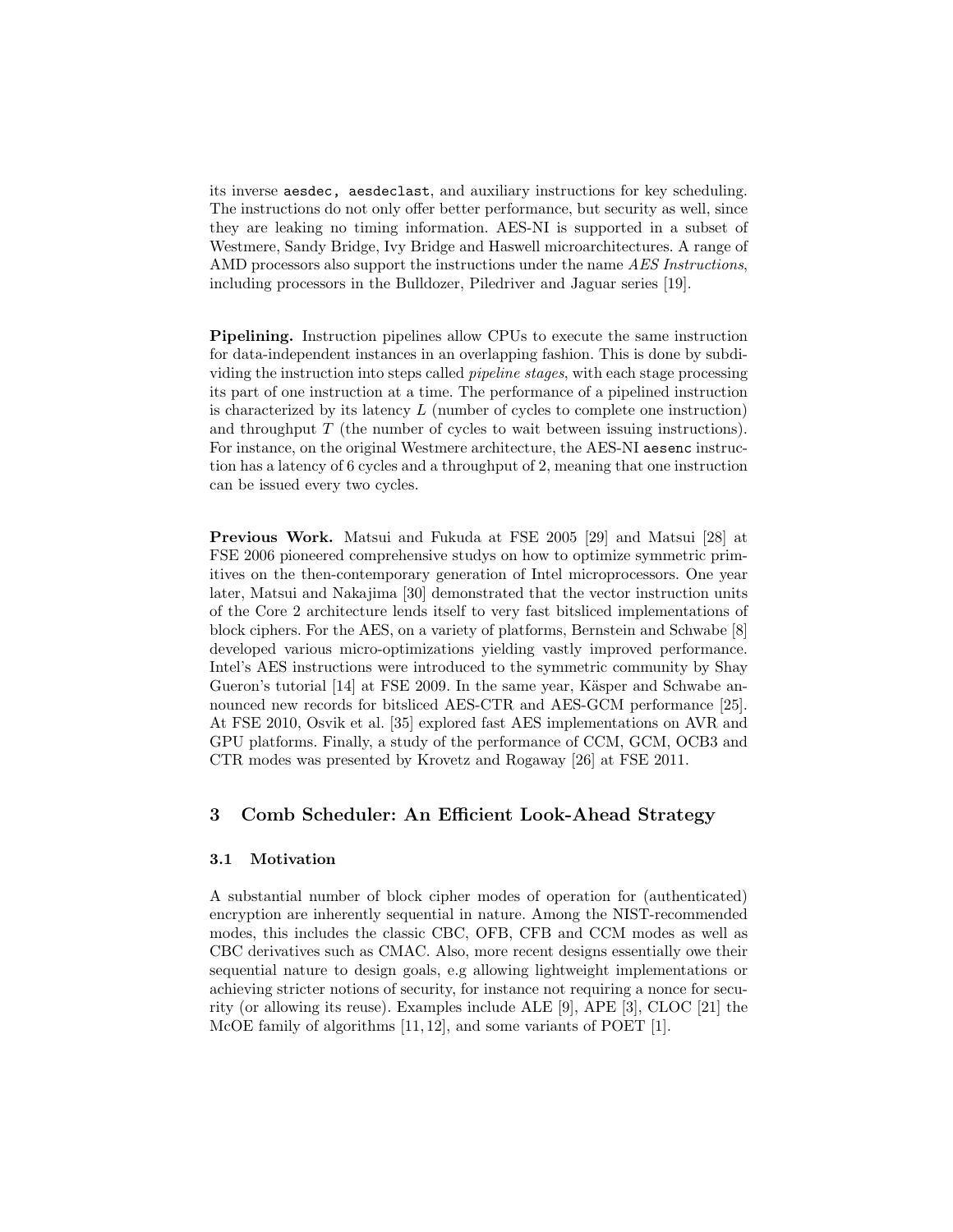While being able to perform well in other environments, such algorithms cannot benefit from the available pipelining opportunities on contemporary generalpurpose CPUs. For instance, as detailed in Section 6, the AES-NI encryption instructions on Intel's recent Haswell architecture feature a high throughput of 1, but a relatively high latency of 7 cycles. Modes of operation that need to process data sequentially will invariably be penalized in such environments.

Furthermore, even if designed with parallelizability in mind, (authenticated) modes of operation for block ciphers typically achieve their best performance when operating on somewhat longer messages, often due to the simple fact that these diminish the impact of potentially costly initialization phases and tag generation. Equally importantly, only longer messages allow high-performance software implementations to make full use of the available pipelining opportunities [2, 16, 26, 32].

In practice, however, one rarely encounters messages which allow to achieve the maximum performance of an algorithm. Recent studies on packet sizes on the Internet demonstrate that they basically follow a bimodal distribution [24, 34, 36]: 44% of packets are between 40 and 100 bytes long; 37% are between 1400 and 1500 bytes in size; the remaining 19% are somewhere in between. Throughout the paper, we refer to this as the realistic distribution of message lengths. This emphasizes the importance of good performance for messages up to around 2 KB, as opposed to longer messages. Second, when looking at the weighted distribution, this implies that the vast majority of data is actually transmitted in packets of medium size between 1 and 2 KB. Considering the first mode of the distribution, we observe that many of the very small packets of Internet traffic comprise TCP ACKs (which are typically not encrypted), and that the use of authentication and encryption layers such as TLS or IPsec incurs overhead significant enough to blow up a payload of 1 byte to a 124 byte packet [20]. It is therefore this range of message sizes (128 to 2048 bytes) that authenticated modes of encryption should excel at processing, when employed for encryption of Internet traffic.

#### 3.2 Filling the Pipeline: Multiple Messages

It follows from the above discussion that the standard approach of considering one message at a time, while arguably optimizing message processing latency, can not always generate optimal throughput in high-performance software implementations in most practically relevant scenarios. This is not surprising for the inherently sequential modes, but even when employing a parallelizable design, the prevailing distribution of message lengths makes it hard to achieve the best performance.

In order to remedy this, we propose to consider the scheduling of multiple messages in parallel already in the implementation of the algorithm itself, as opposed to considering it as a (single-message) black box to the message scheduler. This opens up possibilities of increasing the performance in the cases of both sequential modes and the availability of multiple shorter or medium-sized messages. In the first case, the performance penalty of sequential execution can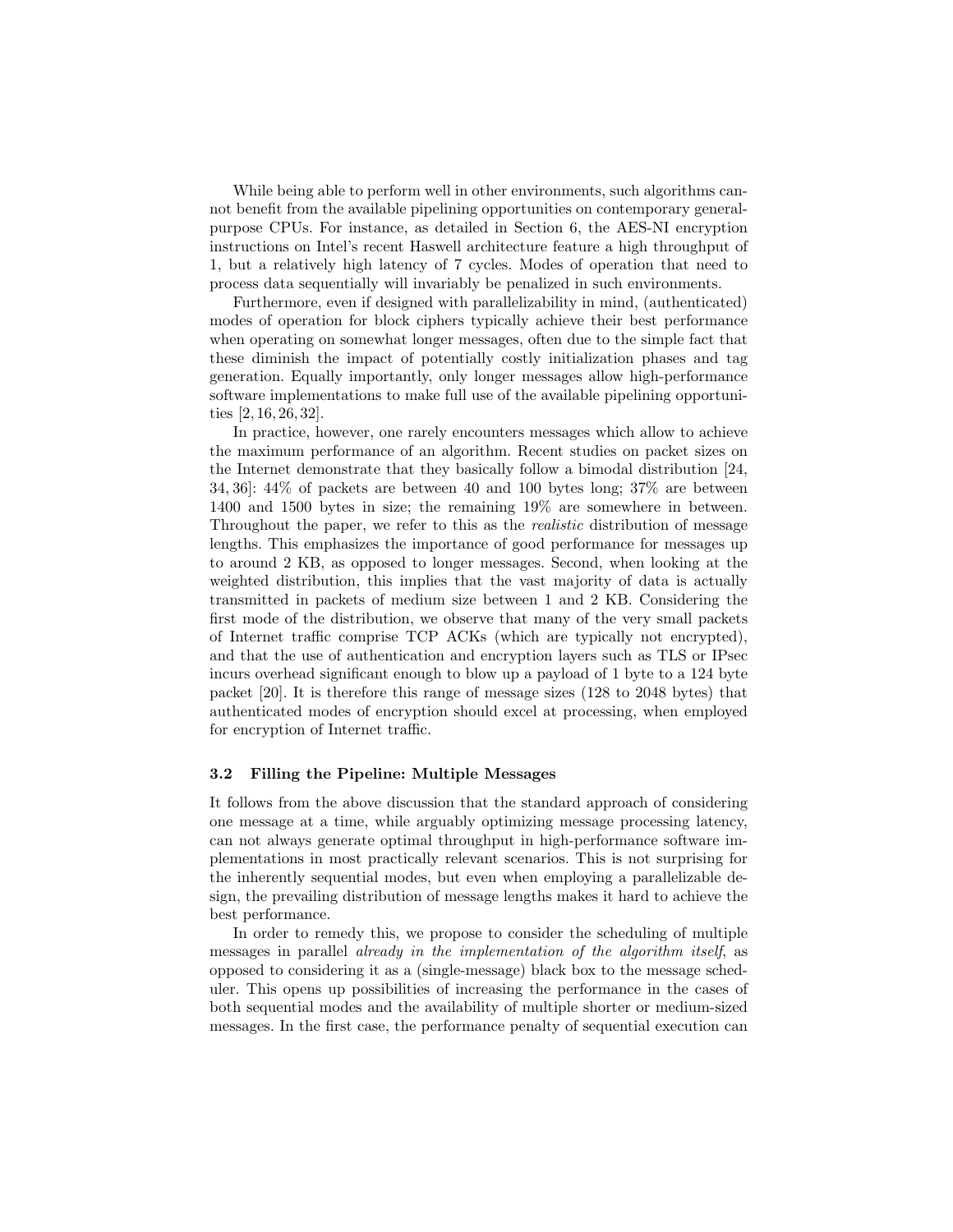potentially be hidden by filling the pipeline with a sufficient number of operations on independent data. In the second case, there is a potential of increasing performance by keeping the pipeline filled also for the overhead operations such as block cipher or multiplication calls during initialization or tag generation.

Note that while in this paper we consider the processing of multiple messages on a single core, the multiple message approach naturally extends to multi-core settings.

Conceptually, the transition of a sequential to a multiple message implementation can be viewed as similar to the transition from a straightforward to a bit-sliced implementation approach.

We note that an idealistic view of multiple-message processing was given in [9] for dedicated authenticated encryption algorithm ALE. This consideration was rather rudimentary, did not involve real-world packet size distributions, and did not treat any modes of operation.

It is also important to note that while multiple message processing has the potential to increase the throughput of an implementation, it can also increase its latency (see also Section 3.4). The degree of parallelism therefore has to be chosen carefully and with the required application profile in mind.

#### 3.3 Message Scheduling with a Comb

Consider the scenario where a number of messages of varying lengths need to be processed by a sequential encryption algorithm. As outlined before, blocks from multiple messages have to be processed in an interleaved fashion in order to make use of the available inter-message parallelism. Having messages of different lengths implies that generally the pipeline cannot always be filled completely. At the same time, the goal to schedule the message blocks such that pipeline usage is maximized has to be weighed against the computational cost of making such scheduling decisions: in particular, every conditional statement during the processing of the bulk data results in a pipeline stall.

In order to reconcile the goal of exploiting multi-message parallelism for sequential algorithms with the need for low-overhead scheduling, we propose comb scheduling.

Comb scheduling is based on the observation that ideally, messages processed in parallel have the same length, so given a desired (maximum) parallelism degree P and a list of message lengths  $\ell_1, \ldots, \ell_k$ , we can subdivide the computation in a number of windows, in each of which we process as many consecutive message blocks as we can for as many independent messages as possible according to the restrictions based on the given message lengths.

Since our scheduling problem exhibits optimal substructure, this greedy approach yields an optimal solution. Furthermore, the scheduling decisions of how many blocks are to be processed at which parallelism level can be precomputed once the  $\ell_i$  are known. This implies that instead of making each processing step conditional, we only have conditional statements whenever we proceed from one window to the next.

The comb scheduling method is outlined in Algorithms 1 and 2. In order to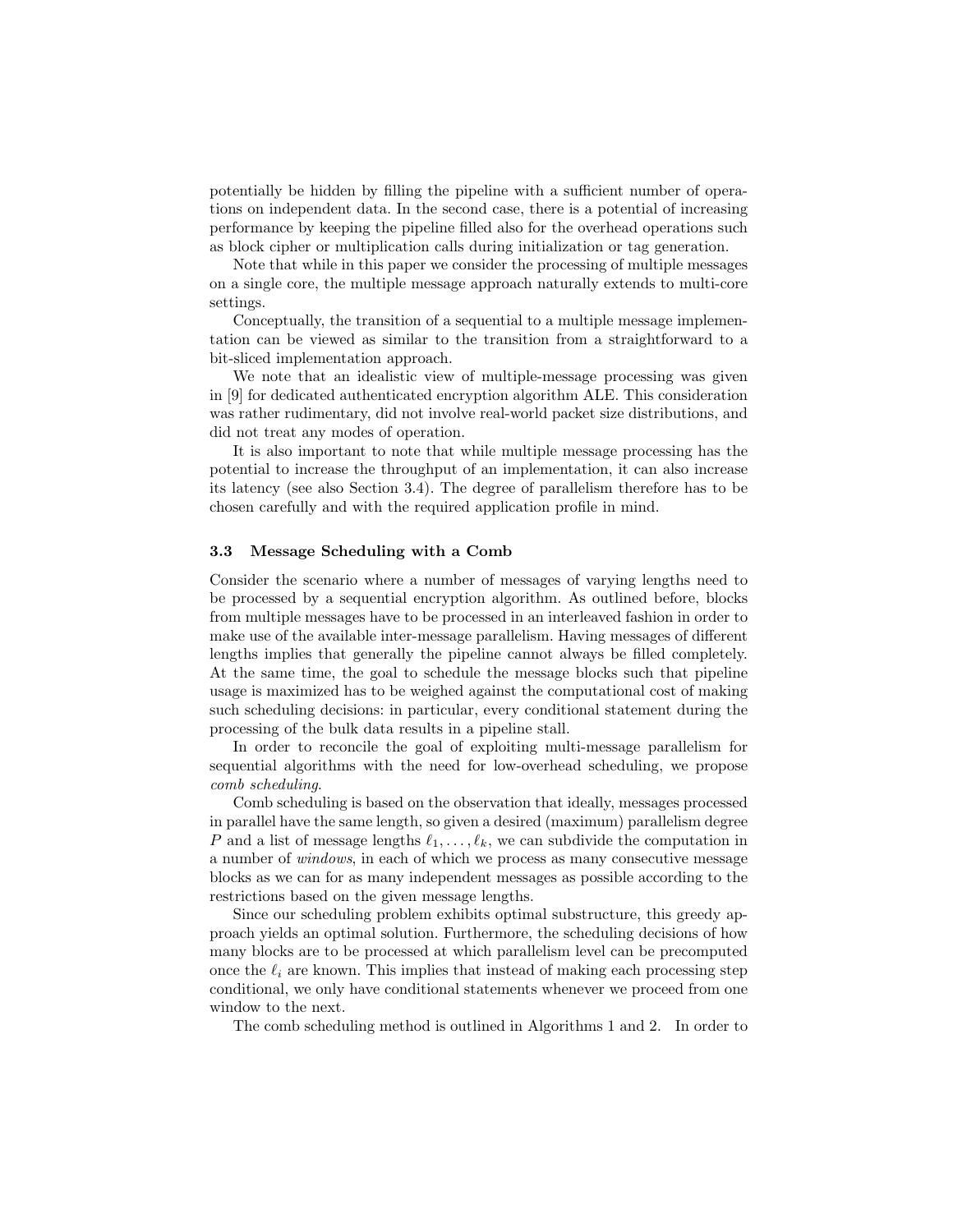# Algorithm 1: COMBSCHEDULER

**Input** : k messages  $M_1, \ldots, M_k$  of lengths  $\ell_1, \ldots, \ell_k$  blocks  $\mbox{\bf Input}~$ : Parallelism degree  $P$ 1 L ← list of tuples  $(M_j, \ell_j)$  sorted by decreasing  $\ell_j$ 2 Denote by  $L[i] = (M_i, \ell_i)$  the *i*-th tuple in L 3 while  $|L| > 0$  do  $4 \mid r \leftarrow \min\{P, |L|\}$ 5 Perform initialization for messages  $M_1, \ldots, M_r$ 6 |  $P, \mathcal{B} \leftarrow \text{PRECOMPUTEWinDows}(\ell_1, \ldots, \ell_r)$ 7  $completely blocks \leftarrow 0$ 8 **for**  $w = 1, ..., |\mathcal{P}|$  **do** // Loop over windows 9 **for**  $i = 1, ..., \mathcal{B}[w]$  do // Loop over blocks in window 10 **for**  $j = 1, ..., P[w]$  **do** // Loop over messages in window 11 | | Process block  $(completed Blocks + i)$  of message  $M_j$  $12 \mid \cdot \mid$  end  $13$  end 14  $\vert$  completedBlocks  $\leftarrow$  completedBlocks +  $\mathcal{B}[w]$ 15 end 16 Perform finalization for messages  $M_1, \ldots, M_r$ 17 Remove the r first elements from  $L$ 18 end

| <b>Algorithm 2:</b> PRECOMPUTEWINDOWS $(\ell_1, \ldots, \ell_r)$                                                                |
|---------------------------------------------------------------------------------------------------------------------------------|
| <b>Input</b> : r message lengths $\ell_1, \ldots, \ell_r$ in blocks, s.t. $\forall i = 1, \ldots, r-1 : \ell_i \geq \ell_{i+1}$ |
| <b>Output:</b> List $P$ with $P[w]$ the number of messages to process in parallel in                                            |
| window $w$                                                                                                                      |
| <b>Output:</b> List B with $\mathcal{B}[w]$ the number of blocks to process in window w                                         |
| $1 \mathcal{P} \leftarrow   , \mathcal{B} \leftarrow   $ // Initialize to empty lists                                           |
| $2 \ w \leftarrow 1, \quad q_{last} \leftarrow 0, \quad i \leftarrow r$                                                         |
| <b>3</b> while $i > 1$ do // Scan windows right to left                                                                         |
| 4 $q \leftarrow \ell_i, \quad i \leftarrow i-1$                                                                                 |
| 5   while $j \ge 1$ and $\ell_j = \ell_i$ do $j \leftarrow j - 1$ ; // Left-extend while lengths equal                          |
| 6 $\mathcal{P}[w] \leftarrow i$                                                                                                 |
| 7   $\mathcal{B}[w] \leftarrow q - q_{last}$                                                                                    |
| $q_{last} \leftarrow q, \quad i \leftarrow j, \quad w \leftarrow w + 1$<br>8                                                    |
| 9 end                                                                                                                           |
| 10 if $i = 1$ then // Leftover message                                                                                          |
| 11   $\mathcal{P}[w] \leftarrow 1$                                                                                              |
| 12   $\mathcal{B}[w] \leftarrow \ell_1 - q_{last}$                                                                              |
| 13 end                                                                                                                          |
| 14 return $P, B$                                                                                                                |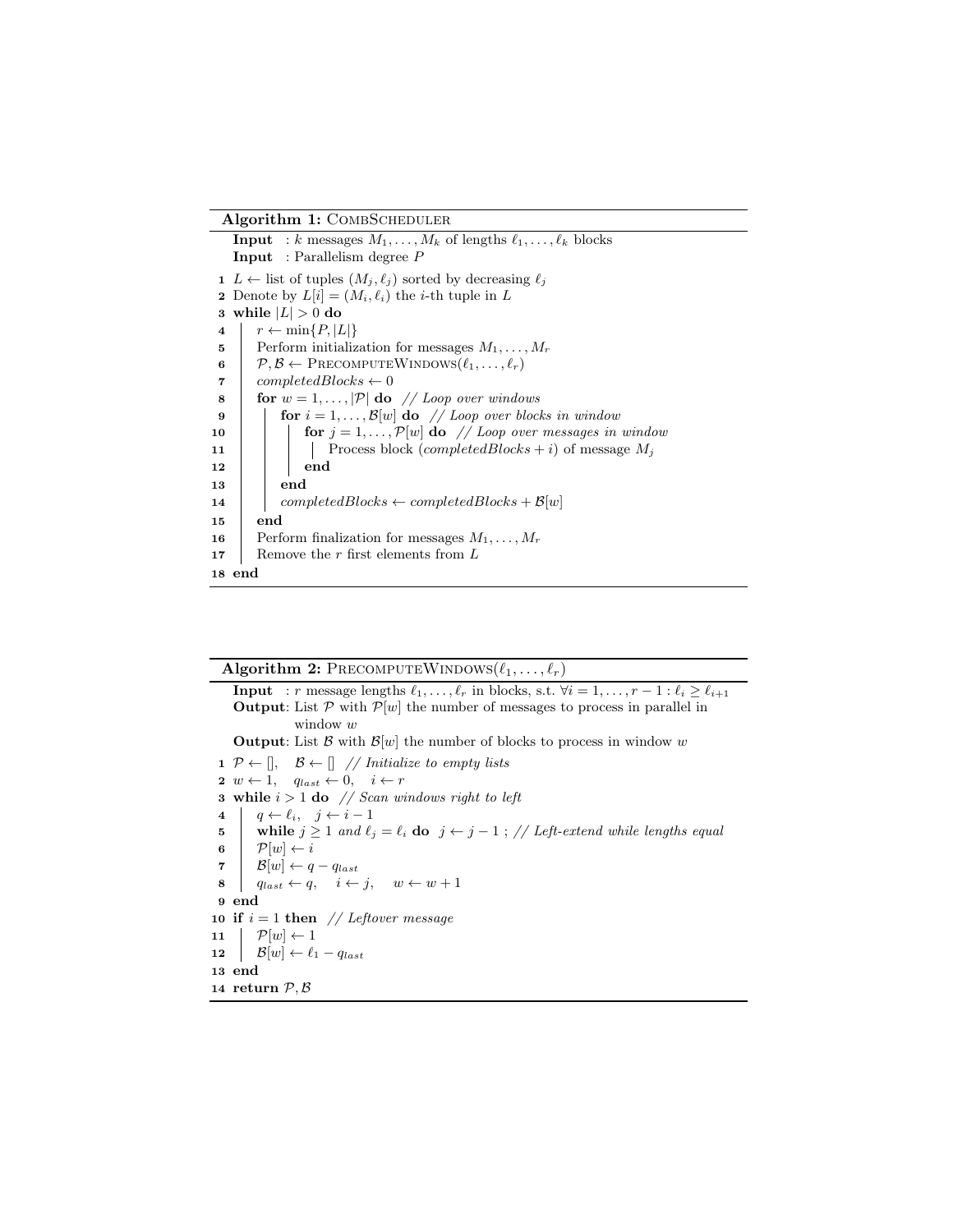simplify the combing, the messages are pre-sorted by decreasing length<sup>2</sup>. This sorting step can be implemented via an optimal sorting network for the constant value of P chosen by the implementation. Alternatively, a low-overhead algorithm like Insertion Sort can be used.

The sorted messages are then processed in groups of P. Inside each group, the processing is window by window according to the precomputed parallelism levels  $P$  and window lengths  $B$ : In window w, the same  $P[w]$  messages of the current message group are processed  $\mathcal{B}[w]$  blocks further. In the next window, at least one message will be exhausted, and the parallelism level decreases by at least one.

As comb scheduling is processing the blocks by common (sub-)length from left to right, our method can be considered a symmetric-key variant of the wellknown comb method for (multi-)exponentiation [27].

Choice of the Parallelism Degree. In order to make optimal use of the pipeline, the parallelism degree  $P$  should be chosen according to

 $P = L \cdot T$ ,

with  $L$  denoting the latency (in cycles) and  $T$  the throughput (in instructions/cycles) of the pipelined instruction. For AES-NI, the latency and throughput of the aesenc instruction vary from platform to platform. A summary for the Haswell microarchitecture is given in Table 7 in Section 6.2, suggesting  $P = 7$ for this platform.

| Message<br>Length | 94 | 5 | $m_1$ $m_2$ $m_3$ $m_4$ $m_5$ $m_6$ $m_7$ | 5 5 |  | 85 94 94 | Windows<br>$(\mathcal{P}[w], \mathcal{B}[w])$ |
|-------------------|----|---|-------------------------------------------|-----|--|----------|-----------------------------------------------|
| Block 1           |    |   |                                           |     |  |          | (7, 5)<br>(4, 80)                             |
| Block 94          |    |   |                                           |     |  |          | (3,9)                                         |

Fig. 1: Comb scheduling example for 7 messages of lengths (94, 5, 5, 5, 85, 94, 94) blocks

An Example. We illustrate comb scheduling in Figure 1 with an example where  $P = k = 7$ : The precomputation determines that all 7 messages can be

<sup>&</sup>lt;sup>2</sup> Note that this can be implemented by pointer swapping only, without copying of data blocks.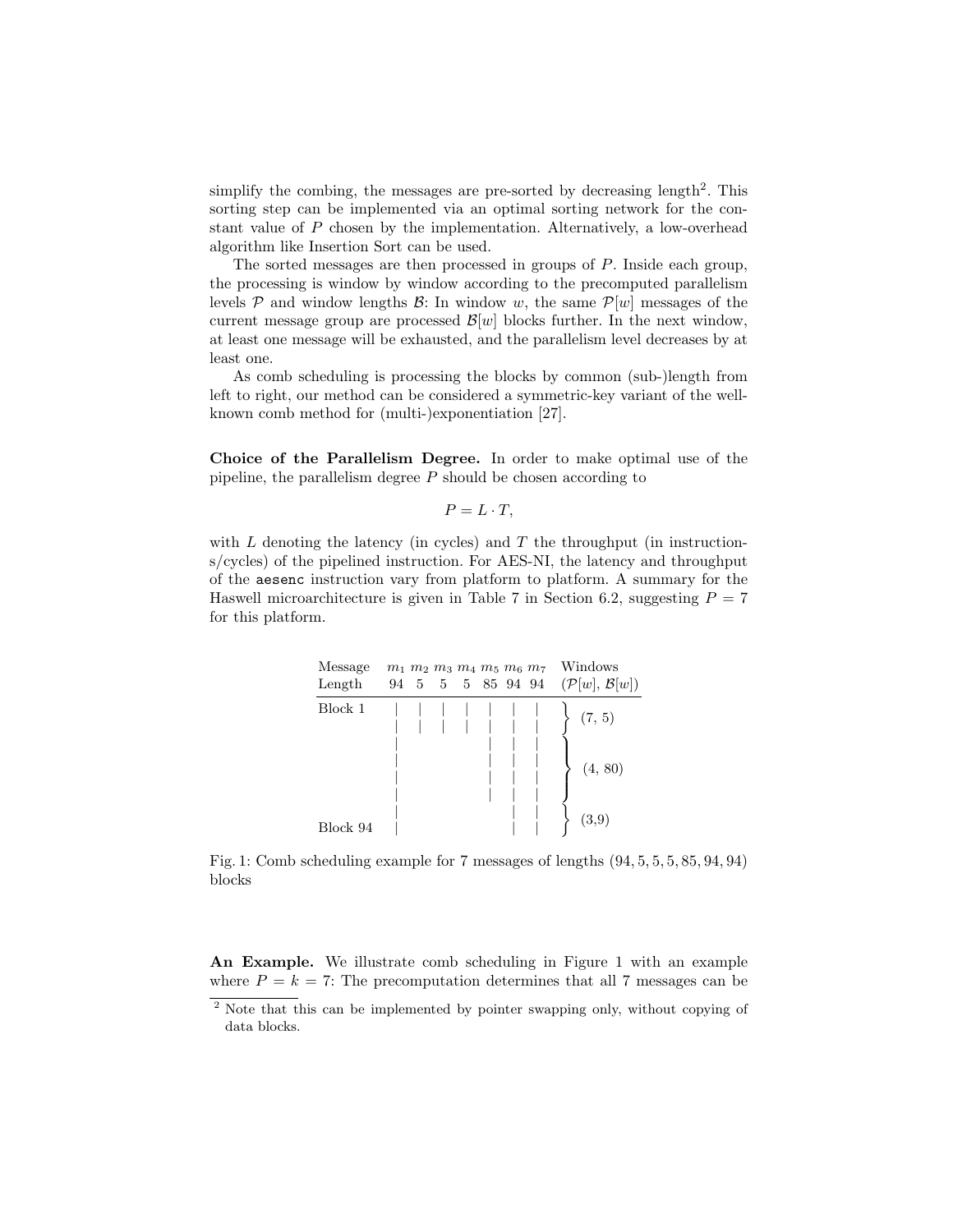processed in a pipelined fashion for the first 5 blocks; four of the 7 messages can be processed further for the next 80 blocks; and finally three remaining messages are processed for another 9 blocks.

#### 3.4 Latency vs. Throughput

A point worth discussing is the latency increase one has to pay when using multiple message processing. Since the speed-up is limited by the parallelization level, one can at most hope for the same latency as in the sequential processing case.

We illustrate this by the example of CBC mode when implemented in the multiple message setting with comb scheduling. We consider two distributions for message lenghts: One where all messages are 2048 bytes long, and one realistic distribution of Internet traffic. The performance data is given in Table 2.

Table 2: Performance of CBC encryption (cpb) and relative speed-up for comb scheduling with different parallelization levels for fixed lengths of 2048 bytes (top) and realistic message lengths (bottom).

|                                             |                      | Parallelization level P |      |      |      |                                                                                                    |      |      |
|---------------------------------------------|----------------------|-------------------------|------|------|------|----------------------------------------------------------------------------------------------------|------|------|
|                                             | Sequential           | $\overline{2}$          | 3    | 4    | 5    | 6                                                                                                  |      |      |
| 2K messages<br>Relative speed-up            | 4.38<br>$\times1.00$ | 2.19                    | 1.47 | 1.11 | 0.91 | 0.76<br>$\times2.00$ $\times2.98$ $\times3.95$ $\times4.81$ $\times5.76$ $\times6.64$ $\times6.74$ | 0.66 | 0.65 |
| Realistic distribution<br>Relative speed-up | 4.38<br>$\times1.00$ | 2.42                    | 1.73 | 1.37 | 1.08 | 0.98<br>$\times1.81$ $\times2.53$ $\times3.20$ $\times4.06$ $\times4.47$ $\times5.03$ $\times5.15$ | 0.87 | 0.85 |

Table 2 shows that for identical message lengths, the ideal linear speed-up is actually achieved for 2 to 4 parallel messages: Setting  $|M| = 2048$ , instead of waiting  $4.38 \cdot |M|$  cycles in the sequential case, one has a latency of either  $2.19 \cdot 2 = 4.38 \cdot |M|$ ,  $1.47 \cdot 3 = 4.41 \cdot |M|$  or  $1.11 \cdot 4 = 4.44 \cdot |M|$  cycles, respectively. Starting from 5 messages, the latency slightly increases with the throughput, however remaining at a manageable level even for 7 messages, where it is only around 5% higher than in the sequential case, while achieving a 6.64 times speedup in throughput. For realistic message lengths, using 7 multiple messages, we see an average increase in latency of 39% which has to be contrasted (and, depending on the application, weighed against) the significant 5.03 times speedup in throughput.

# 4 Pipelined NIST Encryption Modes

In this section, we present the results of our performance study of the NISTrecommended encryption modes when instantiated with AES as the block cipher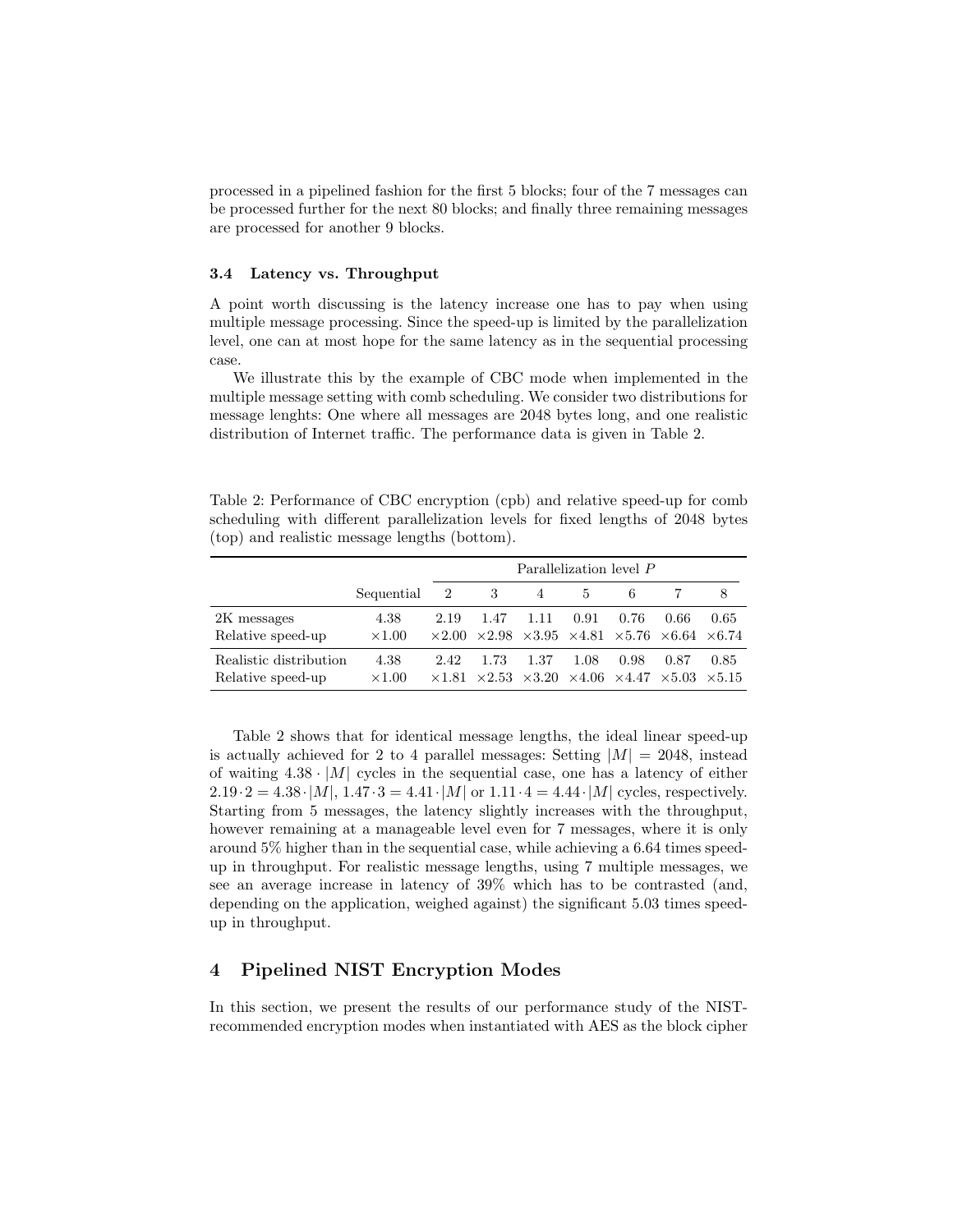and implemented with AES-NI and AVX vector instructions. We remark that we only measure encryption. Some modes covered, such as CBC and CFB, are sequential in encryption but parallel in decryption.

Experimental Setting. All measurements were taken on a single core of an Intel Core i5-4300U CPU (Haswell) at 1900 MHz. For each combination of parameters, the performance was determined as the median of 91 averaged timings of 200 measurements each. This method has also been used by Krovetz and Rogaway in their benchmarking of authenticated encryption modes in [26]. The measurements are taken over samples from the realistic distribution on message lengths.

Out of the basic NIST modes, ECB and CTR are inherently parallelizable and already achieve good performance with trivial sequential message scheduling. Three other modes, CBC, OFB and CFB, however, are inherently sequential and therefore need to make use of inter-message parallelism to benefit from the available pipelining. The same holds for the NIST-recommended CMAC message authentication code. We therefore measure the performance of all modes with sequential processing, and additionally the performance of the sequential modes with comb message scheduling.

| Mode      | Sequential processing | Comb scheduling | Speed-up      |
|-----------|-----------------------|-----------------|---------------|
| $AES-ECB$ | 0.65                  |                 |               |
| AES-CTR   | 0.78                  |                 |               |
| AES-CBC   | 4.47                  | 0.87            | $\times 5.14$ |
| AES-OFB   | 4.48                  | 0.88            | $\times 5.09$ |
| AES-CFB   | 4.45                  | 0.89            | $\times 5.00$ |
| CMAC-AES  | 4.29                  | 0.84            | $\times 5.10$ |

Table 3: Performance comparison (in cpb) of NIST encryption modes with trivial sequential processing and comb scheduling. Message lengths are sampled from the realistic Internet traffic distribution.

Discussion. Our performance results for pipelined implementations of NIST encryption modes are presented in Table 3. It is apparent that the parallel processing of multiple messages using comb scheduling speeds up encryption performance by a factor of around 5, bringing the sequential modes within about 10% of CTR mode performance. The results also indicate that the overhead induced by the comb scheduling algorithm itself can be considered negligible compared to the AES calls.

Due to their simple structure with almost no overhead, it comes as no surprise that CBC, OFB and CFB performance are virtually identical. That CMAC per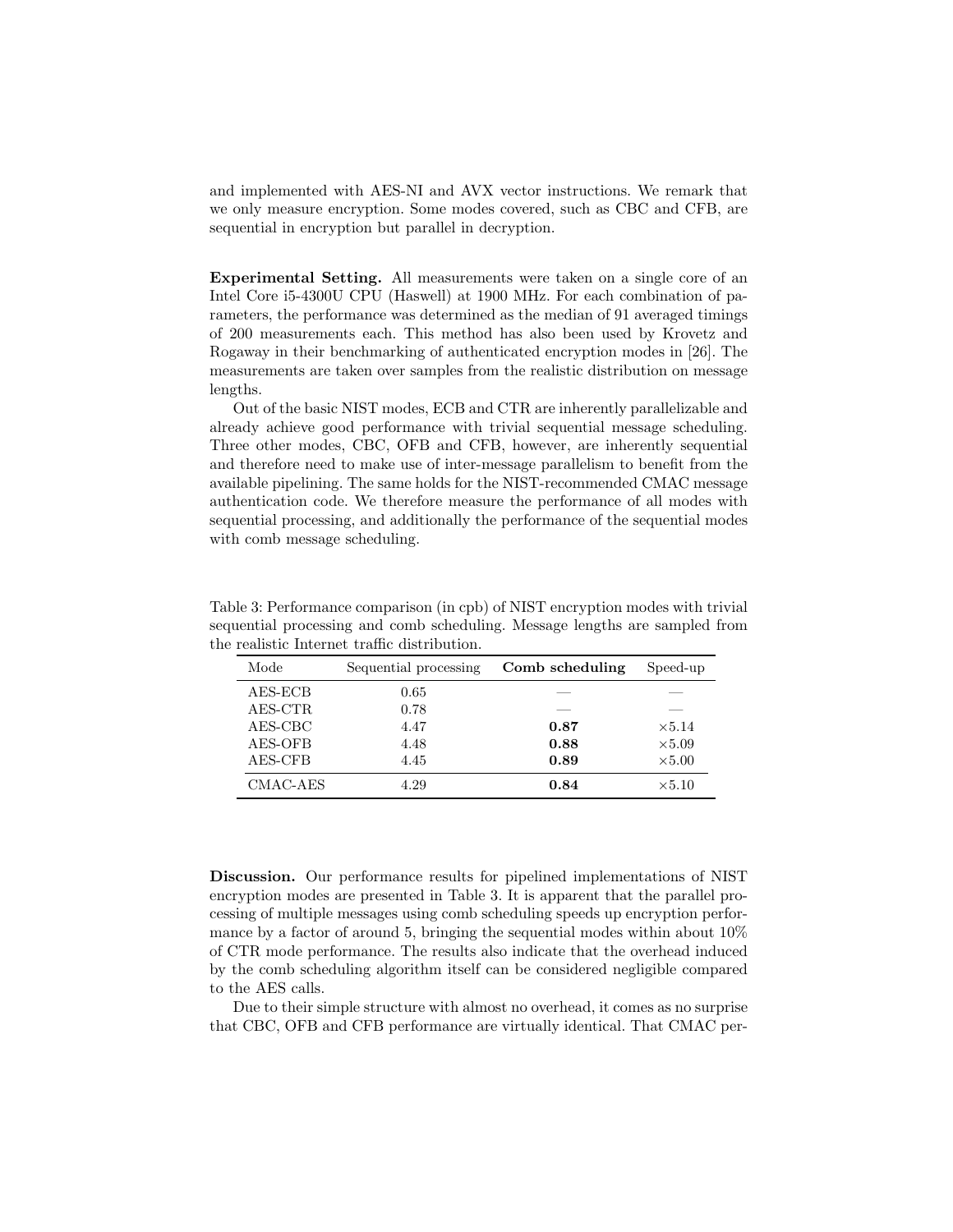forms slightly better despite additional initialization overhead can be explained by the fact that there are no ciphertext blocks to be stored to memory.

# 5 Pipelined Authenticated Encryption

We now turn our attention to the AES-NI software performance of authenticated encryption modes. We consider the well-established modes CCM, GCM and OCB3 as well as a number of more recent proposals, many of them being contestants in the ongoing CAESAR competition.

Experimental Setting. The same experimental setup as for the encryption modes applies. For our performance measurements, we are interested in the performance of the various AE modes of operation during their bulk processing of message blocks, i.e. during the encryption phase. To that end, we do not measure the time spent on processing associated data. As some schemes can have a significant overhead when computing authentication tags (finalization) for short messages, we do include this phase in the measurements as well.

#### 5.1 Performance in the Real World

Out of the AE modes in consideration, GCM, OCB3, OTR, COBRA, COPA and Julius are parallelizable designs. We therefore only measure their performance with sequential message processing. On the other hand, CCM, CLOC, SILC, JAMBU, McOE-G and POET are sequential designs and as such will also be measured in combination with comb scheduling. In all cases, we again measure the performance using the message lengths sampled from the realistic bimodal distribution of typical Internet traffic.

Table 4 lists the results of the performance measurements. For the sequential modes where comb scheduling was implemented, the relative speed-up compared to normal sequential processing is indicated in the last column. In this table, the nonce-based AE modes are listed separately from those offering nonce-misuse resistance in order to provide a better estimation of the performance penalty one has to pay for achieving a stricter notion of security.

Discussion. The performance data demonstrates that comb scheduling of multiple messages consistently provides a speed-up of factors between 3 and 4 compared to normal sequential processing. For typical Internet packet sizes, comb scheduling enables sequential AE modes to run with performance comparable to the parallelizable designs, in some cases even outperforming them. This can be attributed to the fact that AE modes typically have heavier initialization and finalization than normal encryption modes, both implying a penalty for short message performance. By using comb scheduling, however, also the initial and final AES calls can be (at least partially) parallelized between different messages. The relative speed-up for this will typically reduce with the message length. The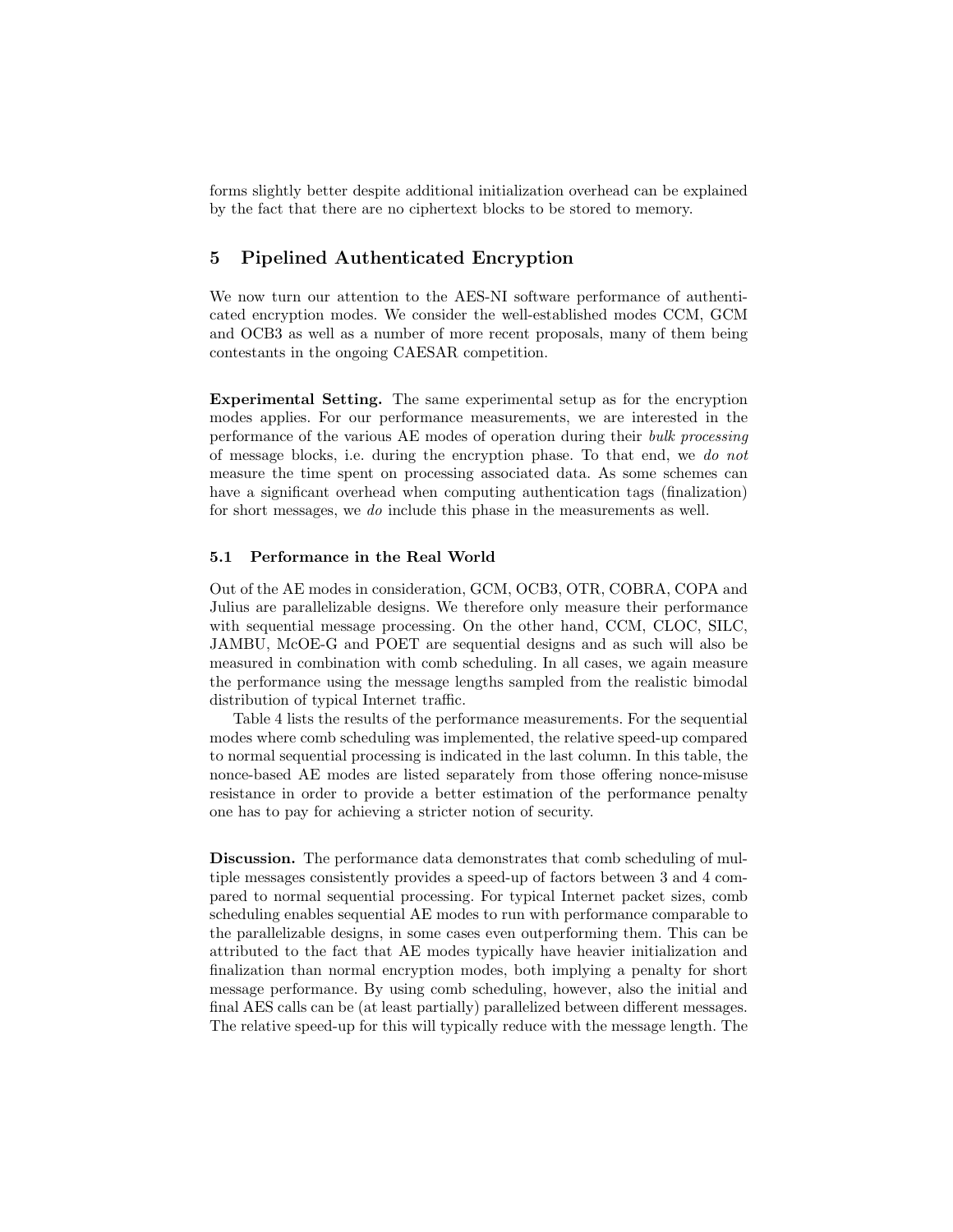Table 4: Performance comparison (in cpb) of AES-based AE modes with trivial sequential processing and comb scheduling. Message lengths are sampled from the realistic Internet traffic distribution. CAESAR candidates are marked using  $\mathbf{a}$   $^{\star}$  after their name.

|                    | (a) Nonce-based AE modes |      |               | (b) Nonce-misuse resistant AE modes |                                 |      |               |  |
|--------------------|--------------------------|------|---------------|-------------------------------------|---------------------------------|------|---------------|--|
| Mode               | Sequential Comb Speed-up |      |               | Mode                                | Sequential <b>Comb</b> Speed-up |      |               |  |
| <b>CCM</b>         | 5.22                     | 1.64 | $\times3.18$  | $McOE-G$                            | 7.41                            | 1.79 | $\times$ 4.14 |  |
| GCM                | 1.63                     |      |               | $COPA^{\star}$                      | 2.68                            |      |               |  |
| $OCB3*$            | 1.51                     |      |               | $POET^{\star}$                      | 5.85                            | 2.14 | $\times 2.73$ |  |
| $\overline{OTR^*}$ | 1.91                     |      |               | $Julius*$                           | 3.73                            |      |               |  |
| COBRA              | 3.56                     |      |               |                                     |                                 |      |               |  |
| $CLOC^{\star}$     | 4.47                     | 1.45 | $\times3.08$  |                                     |                                 |      |               |  |
| $JAMBUI*$          | 9.12                     | 2.05 | $\times$ 4.45 |                                     |                                 |      |               |  |

4.53 **1.49**  $\times 3.04$ 

 $SLC^*$ 

surprisingly good performance of McOE-G is due to the fact that it basically benefits doubly from multiple message processing, since not only the AES calls, but also its sequential finite field multiplications can now be pipelined. For the comb scheduling implementation of CCM, which is two-pass, it is worth noting that all scheduling precomputations only need to be done once, since exactly the same processing windows can be used for both passes.

Best Performance Characteristics. From Table 4, it is apparent that for encryption of typical Internet packets, the difference, with respect to performance, between sequential and parallelizable modes somewhat blurs when comb scheduling is employed. This is especially true for the nonce-based setting, where CLOC, SILC, CCM, GCM and OCB3 all perform on a very comparable level. For the nonce-misuse resistant modes, our results surprisingly even show better performance of the two sequential modes for this application scenario. This can be attributed to the fact that the additional processing needed for achieving nonce-misuse resistance hampers performance on short messages, which can be mitigated to some extent by comb scheduling.

#### 5.2 Traditional Approach: Sequential Messages of Fixed Lengths

While the previous section analyzed the performance of the various AE modes using a model for a realistic message lengths, we provide some more detail on the exact performance exhibited by these modes for a range of (fixed) message lengths in this section. To this end, we provide performance measurements for specific message lengths between 128 and 2048 bytes. The results are summarized in Table 5.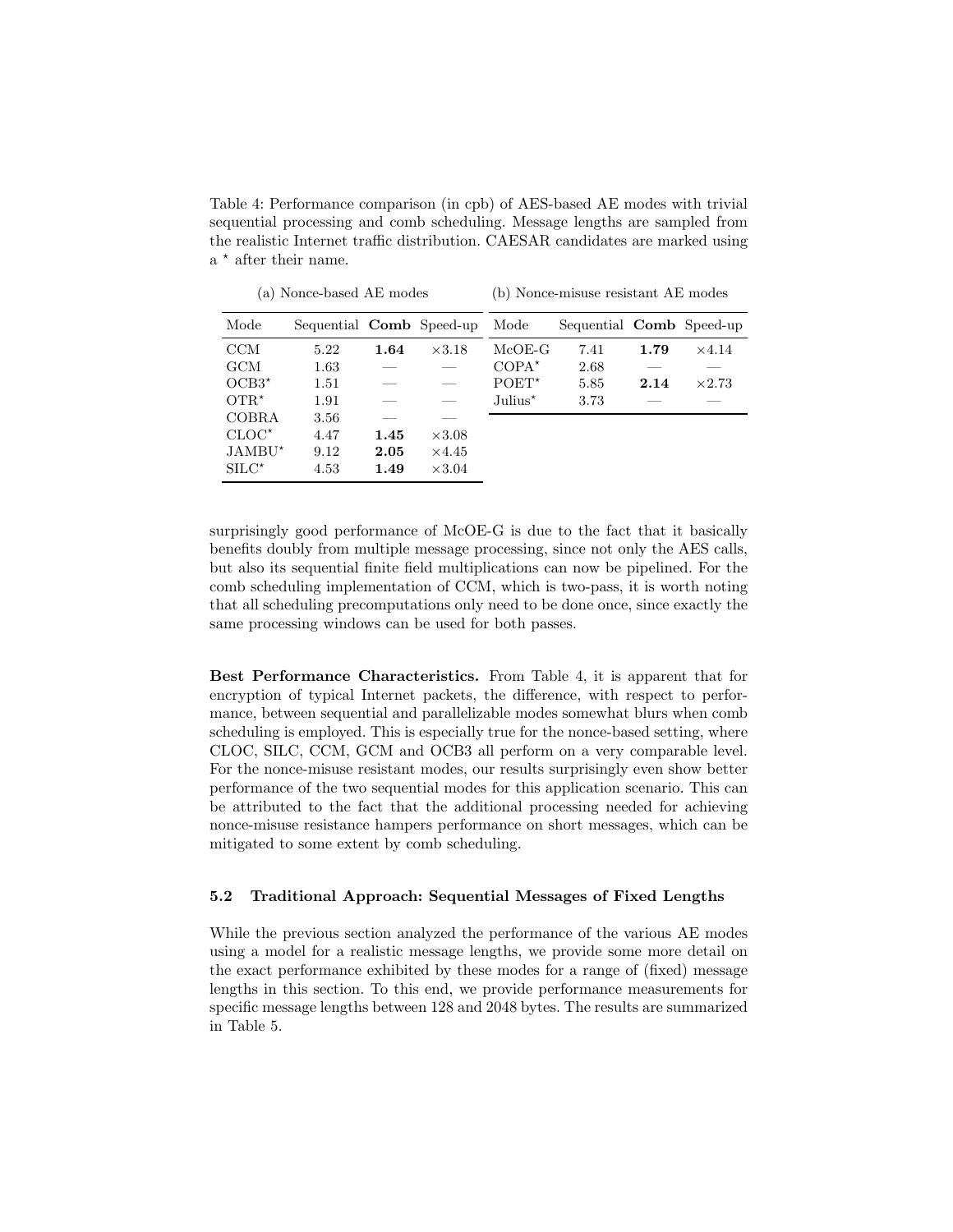Table 5: Performance comparison (in cpb) of AE modes for processing a single message of various, fixed message lengths.

| (a) Nonce-based AE modes |  |
|--------------------------|--|
|--------------------------|--|

(b) Nonce-misuse resistant AE modes

| Message length (bytes) |      |     |                |                     |       |             |      |     | Message length (bytes) |                     |      |
|------------------------|------|-----|----------------|---------------------|-------|-------------|------|-----|------------------------|---------------------|------|
| Mode                   | 128  | 256 | 512            | 1024 2048           |       | Mode        | 128  | 256 |                        | 512 1024 2048       |      |
| <b>CCM</b>             |      |     |                | 5.35 5.19 5.14 5.11 | 5.10  | $McOE-G$    |      |     |                        | 7.77 7.36 7.17 7.07 | 7.02 |
| <b>GCM</b>             |      |     |                | 2.09 1.61 1.34 1.20 | 1.14  | COPA        |      |     |                        | 3.37 2.64 2.27 2.08 | 1.88 |
| OCB3                   |      |     |                | 2.19 1.43 1.06 0.87 | 0.81  | <b>POET</b> | 6.89 |     | 5.74 5.17              | 4.88                | 4.74 |
| OTR.                   |      |     |                | 2.97 1.34 1.13 1.02 | -0.96 | Julius      |      |     |                        | 4.18 4.69 3.24 3.08 | 3.03 |
| <b>CLOC</b>            |      |     |                | 4.50 4.46 4.44 4.46 | 4.44  |             |      |     |                        |                     |      |
| <b>COBRA</b>           |      |     |                | 4.41 3.21 2.96 2.83 | 2.77  |             |      |     |                        |                     |      |
| <b>JAMBU</b>           |      |     | 9.33 9.09 8.97 | 8.94                | 8.88  |             |      |     |                        |                     |      |
| <b>SILC</b>            | 4.57 |     | 4.54 4.52      | 4.51                | 4.50  |             |      |     |                        |                     |      |

Discussion. The performance data clearly shows the expected difference between sequential and parallelizable modes when no use of multiple parallel messages can be made. Only initialization-heavy sequential modes like McOE-G and POET show significant performance differences between shorter and longer messages, while this effect is usually very pronounced for the parallelizable modes such as OCB3 and COPA. It can be seen from Table 5, that in the nonce-based setting, the best performance is generally offered by OCB3, although OTR and GCM (on Haswell) provide quite similar performance. Among the nonce-misuse resistant modes, COPA performs best for all message sizes.

# 5.3 Exploring the Limits: Upper Bounding the Comb Scheduler Advantage

Having seen the performance data with comb scheduling for realistic message lengths, it is natural to consider the question what the performance of the various modes would be for the ideal scenario where the scheduler is given only messages of a fixed length. In this case, the comb precomputation would result in only one processing window, so essentially no scheduler-induced branches are needed during the processing of the messages. In a sense, this constitutes an *upper* bound for the multi-message performance with comb scheduling for the various encryption algorithms.

Table 6 summarizes the performance of the previously considered sequential AE modes when comb scheduling is combined with fixed message lengths (i.e. message lengths sampled from a deterministic distribution).

Discussion. It can be seen that for all modes considered, the performance for longer messages at least slightly improves compared to the realistic message length mix of Table 4, though the differences are quite small and do not exceed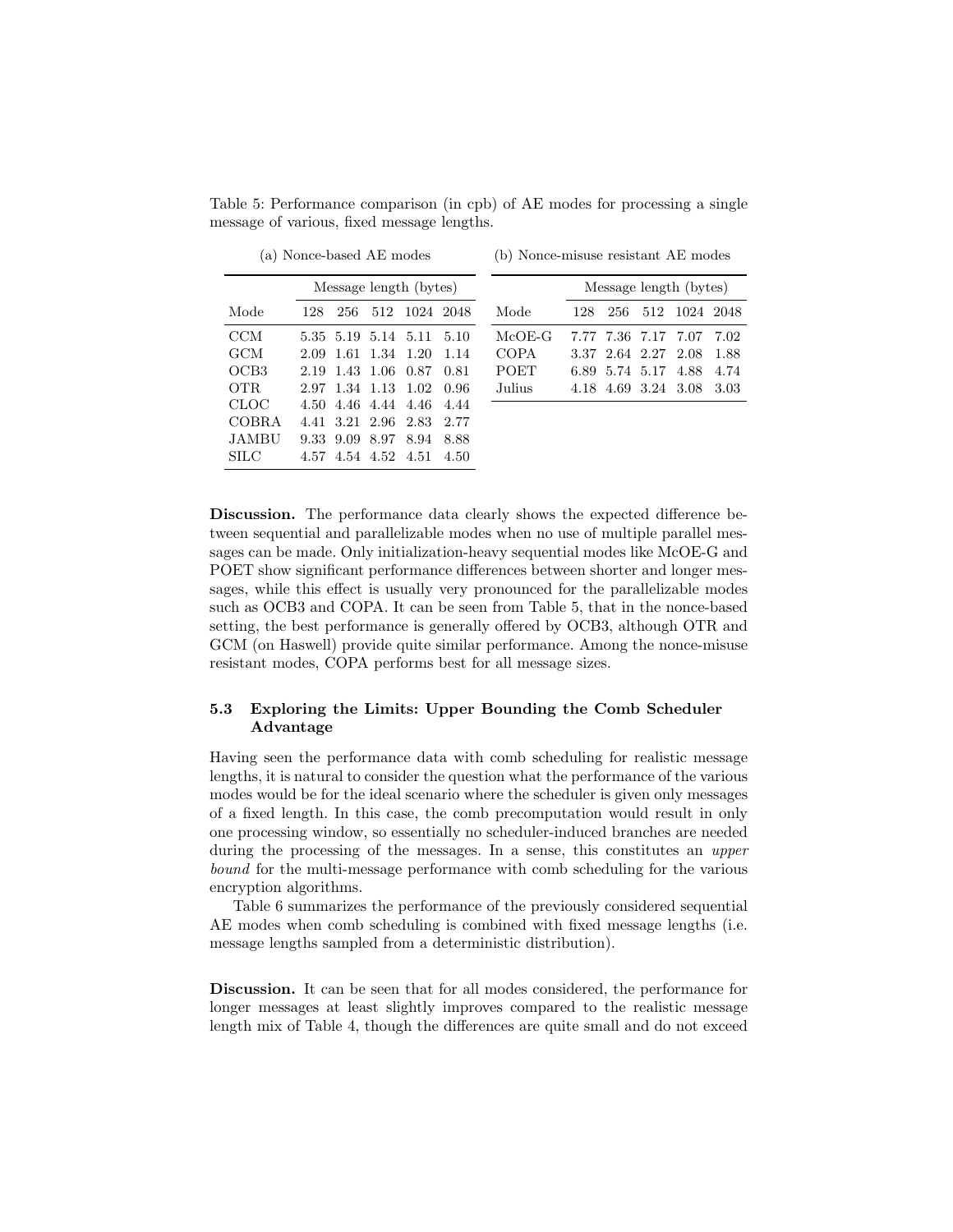Table 6: Performance comparison (in cpb) of sequential AE modes when comb scheduling is used for various fixed message lengths.

|  |  | (a) Nonce-based AE modes |  |  |  |
|--|--|--------------------------|--|--|--|
|--|--|--------------------------|--|--|--|

(b) Nonce-misuse resistant AE modes

| Message length (bytes)                                          |  |  |  |                          |  |                                          | Message length (bytes) |                          |  |
|-----------------------------------------------------------------|--|--|--|--------------------------|--|------------------------------------------|------------------------|--------------------------|--|
| Mode                                                            |  |  |  | 128 256 512 1024 2048    |  | Mode                                     |                        | 128 256 512 1024 2048    |  |
| CCM 1.51 1.44 1.40 1.38 1.37<br>CLOC-                           |  |  |  | 1.40 1.31 1.26 1.24 1.23 |  | McOE-G 1.91 1.76 1.68 1.64 1.62<br>POET. |                        | 2.56 2.23 2.06 1.97 1.93 |  |
| JAMBU 2.14 1.98 1.89 1.85 1.82<br>SILC 1.43 1.33 1.28 1.25 1.24 |  |  |  |                          |  |                                          |                        |                          |  |

around 0.2 cpb. For smaller lengths, the difference can be more pronounced for a mode with heavy initialization such as POET. Overall, this shows that comb scheduling for a realistic distribution provides a performance which is very comparable to that of comb scheduling of messages with an idealized distribution.

Exploring the Parameter Space. Besides the distribution of the message lengths, the parallelization degree influences the performance of the comb scheduler. Even though  $P = 7$  is optimal for Haswell, applications might choose a lower value if typically only few messages are available simultaneously, in order to avoid a latency blowup. The dependency of the performance on both individual parameters is further detailed in Figures 2 and 3, where the comb scheduling performance is shown for a range of fixed message lengths  $(32, \ldots, 2048)$  and parallelization degrees  $(2, \ldots, 16)$ . The horizontal lines in the color key of both figures indicate the integer values in the interval.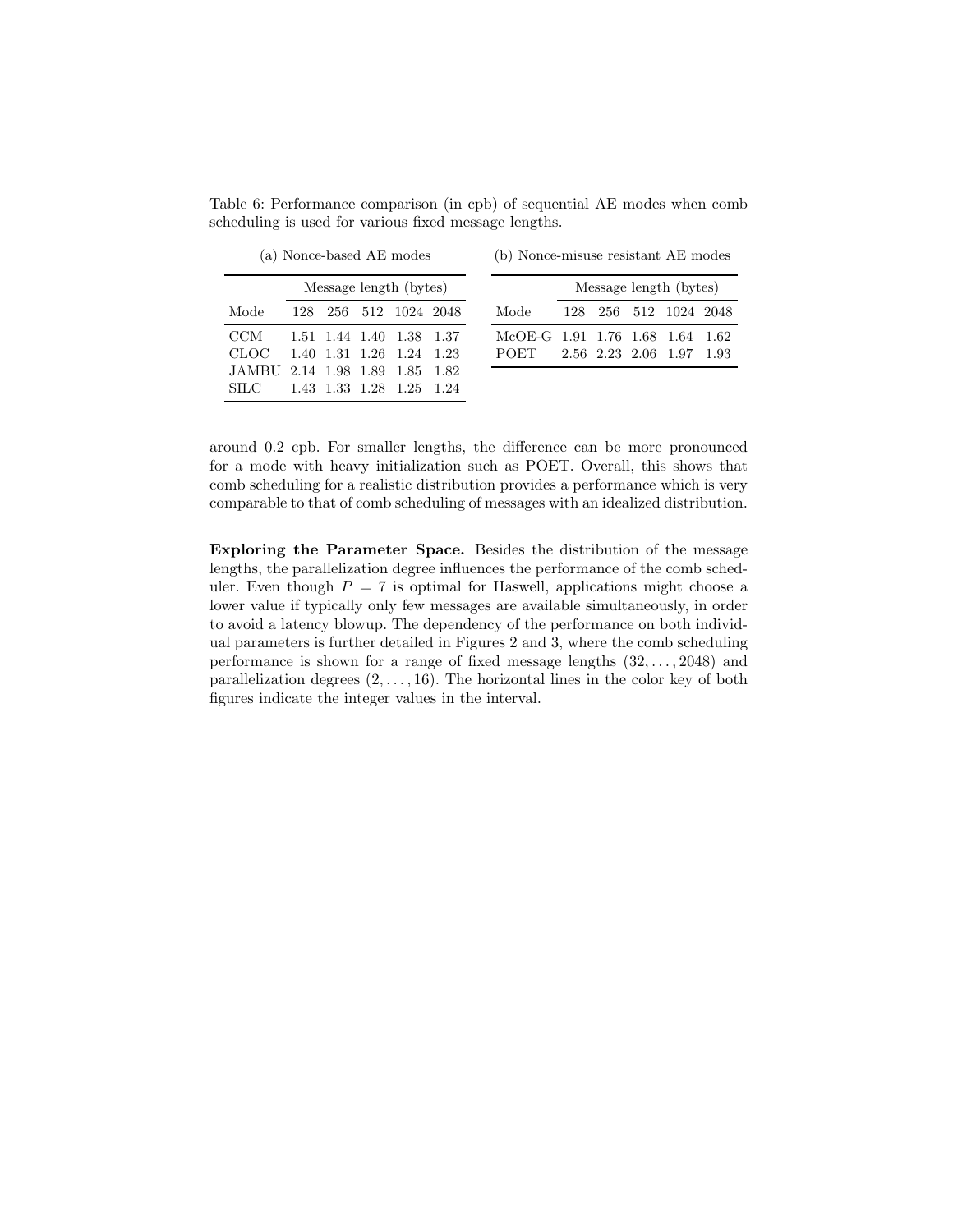

Fig. 2: Performance of serial nonce-based AE modes of operation when comb scheduling is used with different parallelization levels for various fixed message lengths



Fig. 3: Performance of serial nonce-misuse resistant AE modes of operation when comb scheduling is used with different parallelization levels for various fixed message lengths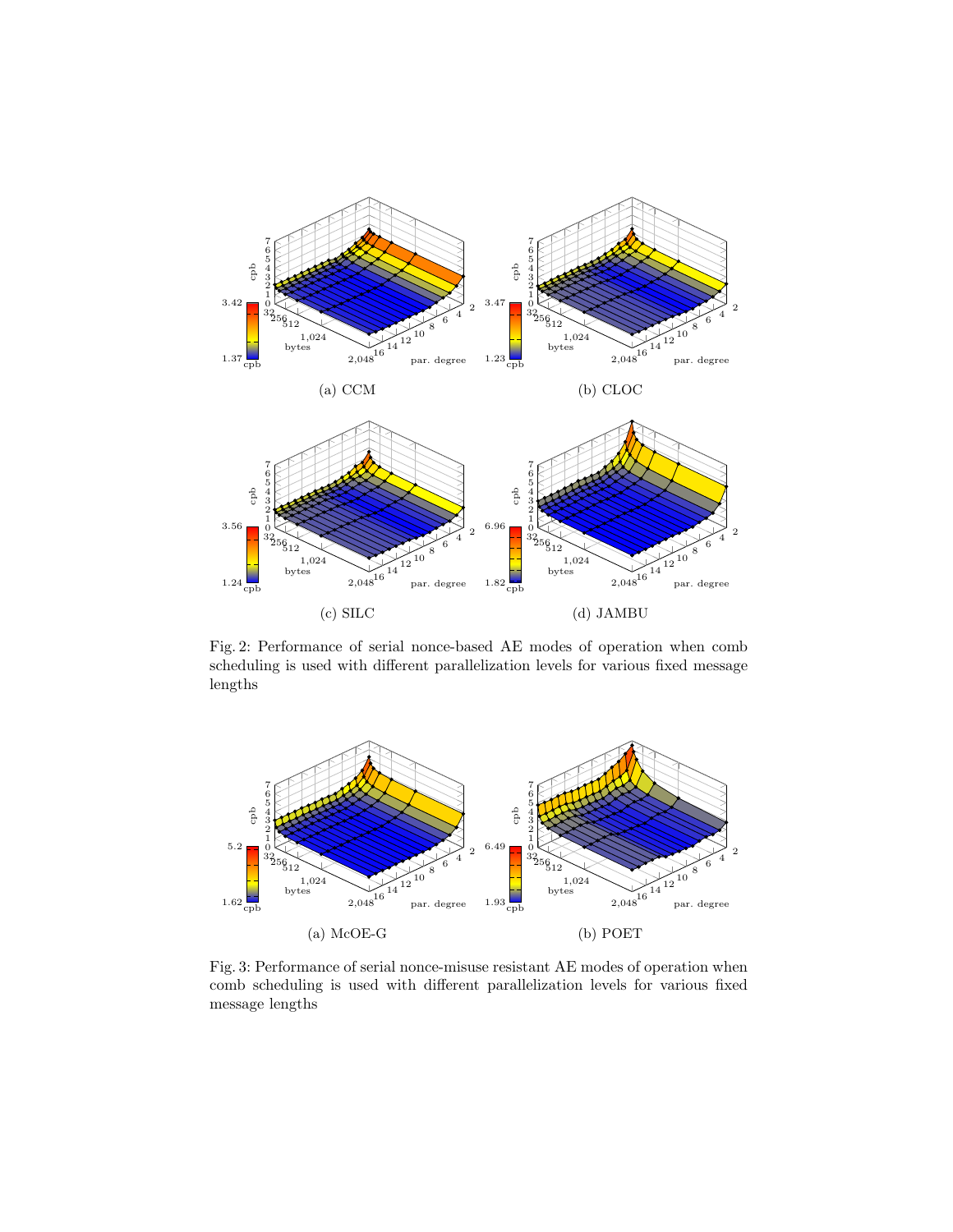Impact of Working Set Sizes. It can be seen from the plots that, as expected, most modes achieve their best speed-up in the multiple messages scenario for a parallelization level of around 7 messages. It is worth noting, however, that for each of these messages, a complete working set (internal state of the algorithm) has to be maintained. Since only 16 128-bit XMM registers are available, even a working set of three 128-bit words (for instance cipher state, tweak mask, checksum) for 7 simultaneously processed messages will already exceed the number of available registers. As the parallelization degree  $P$  increases, this becomes more and more a factor. This can be especially seen for POET, which has a larger internal state per instance. By contrast, CCM, JAMBU and McOE-G suffer a lot less from this effect.

The experimental results also confirm the intuition of Section 6.1 that Haswell's improved memory interface can handle fairly large working set sizes efficiently by hiding the stack access latency between the cryptographic operations. This allows more multiple messages to be processed faster despite the increased register pressure, basically until the number of moves exceeds the latency of the other operations, or ultimately the limits of the Level-1 cache are reached.

## 6 Haswell Tricks: Towards Faster Code

In this section, we describe some of the optimization techniques and architecture features that were used for our implementations on Haswell.

#### 6.1 General Considerations: AVX and AVX2 Instructions

In our Haswell-optimized AE scheme implementations we make heavy use of Intel Advanced Vector Extensions (AVX) which has been present in Intel processors since Sandy Bridge. AVX can be considered as an extension of the  $SSE+<sup>3</sup>$ streaming SIMD instructions operating on 128-bit xmm0 through xmm15 registers.

While AVX and AVX2, the latter which appears first on Intel's Haswell processor, brings mainly support for 256-bit wide registers to the table, this is not immediately useful in implementing an AES-based AE scheme, as the AES-NI instructions as well as the pclmulqdq instruction support only the use of 128-bit xmm registers. However, a feature of AVX that we use extensively is the three-operand enhancement, due to the VEX coding scheme, of legacy twooperand SSE2 instructions. This means that, in a single instruction, one can non-destructively perform vector bit operations on two operands and store the result in a third operand, rather than overwriting one of the inputs, e.g. one can do  $c = a \oplus b$  rather than  $a = a \oplus b$ . This eliminates overhead associated with mov operations required when overwriting an operand is not acceptable. With AVX, three-operand versions of the AES-NI and pclmulqdq instructions are also available.

A further Haswell feature worth taking into account is the increased throughput for logical instructions such as vpxor/vpand/vpor on AVX registers: While

<sup>&</sup>lt;sup>3</sup> i.e. SSE, SSE2, etc.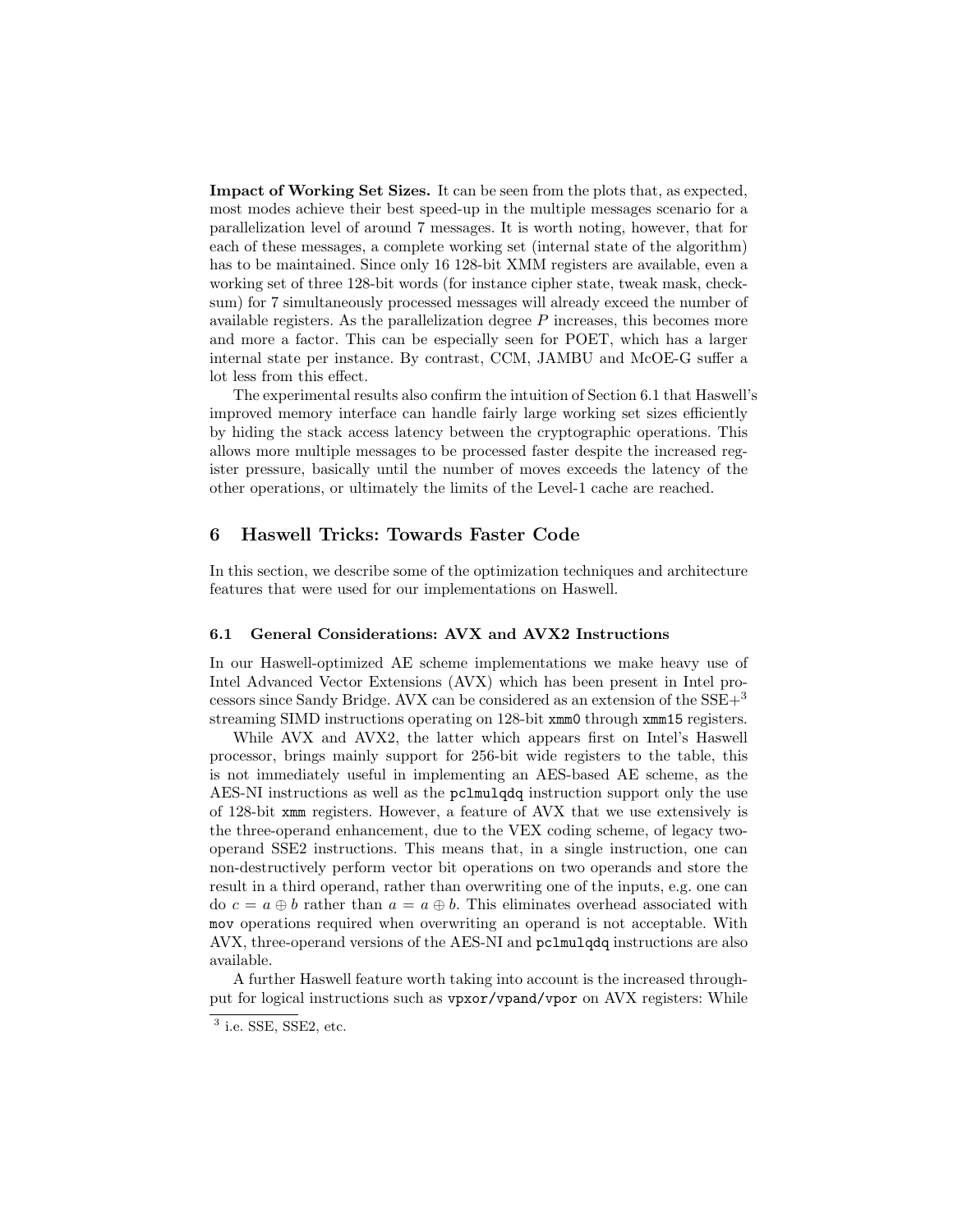the latency remains at one cycle, now up to 3 such instructions can be scheduled simultaneously. Notable exceptions are algorithms heavily relying on mixed 64/128 bit logical operations such as JAMBU, for which the inclusion of a fourth 64-bit ALU implies that such algorithms will actually benefit from frequent conversion to 64-bit arithmetic via vpextrq/vpinsrq rather than artificial extension of 64-bit operands to 128 bits for operation on the AVX registers.

On Haswell, the improved memory controller allows two simultaneous 16-byte aligned moves vmovdqa from registers to memory, with a latency of one cycle. This implies that on Haswell, the comparatively large latency of cryptographic instructions such as vaesenc or pclmulqdq allows the implementer to "hide" more memory accesses to the stack when larger internal state of the algorithm leads to register shortage. This also benefits the generally larger working sets induced by the multiple message strategy described in Section 3.

#### 6.2 Improved AES Instructions

In Haswell, the AES-NI encryption and decryption instructions had their latency improved from 8 cycles on Sandy and Ivy Bridge<sup>4</sup>, down to 7 cycles [18]. This is especially beneficial for sequential implementations such as AES-CBC, CCM, McOE-G, CLOC, SILC and JAMBU. Furthermore, the throughput has been slightly optimized, allowing for better performance in parallel. Table 7 gives an overview of the latencies and inverse throughputs measured on our test machine (Core i5-4300U). The data was obtained using the test suite of Fog [13].

Table 7: Experimental latency  $(L)$  and inverse throughput  $(T^{-1})$  of AES-NI and pclmulqdq instructions on Intel's Haswell microarchitecture

| Instruction | $\boldsymbol{I}$ . | $T^{-1}$ | Instruction     |    | $T^{-1}$ |
|-------------|--------------------|----------|-----------------|----|----------|
| aesenc      |                    |          | aesimc          | 14 |          |
| aesdec      |                    |          | aeskeygenassist | 10 | 8        |
| aesenclast  |                    |          | pclmulqdq       |    |          |
| aesdeclast  |                    |          |                 |    |          |

### 6.3 Improvements for Multiplication in  $GF(2^{128})$

The pclmulqdq instruction was introduced by Intel along with the AES-NI instructions [17], but is not part of AES-NI itself. The instruction takes two 128-bit inputs and a byte input imm8, and performs carry-less multiplication of a combination of one 64-bit half of each operand. The choice of halves of the two operands to be multiplied is determined by the value of bits 4 and 0 of imm8.

<sup>4</sup> We remark that Fog reports a latency of 4 cycles for aesenc on Ivy Bridge [13]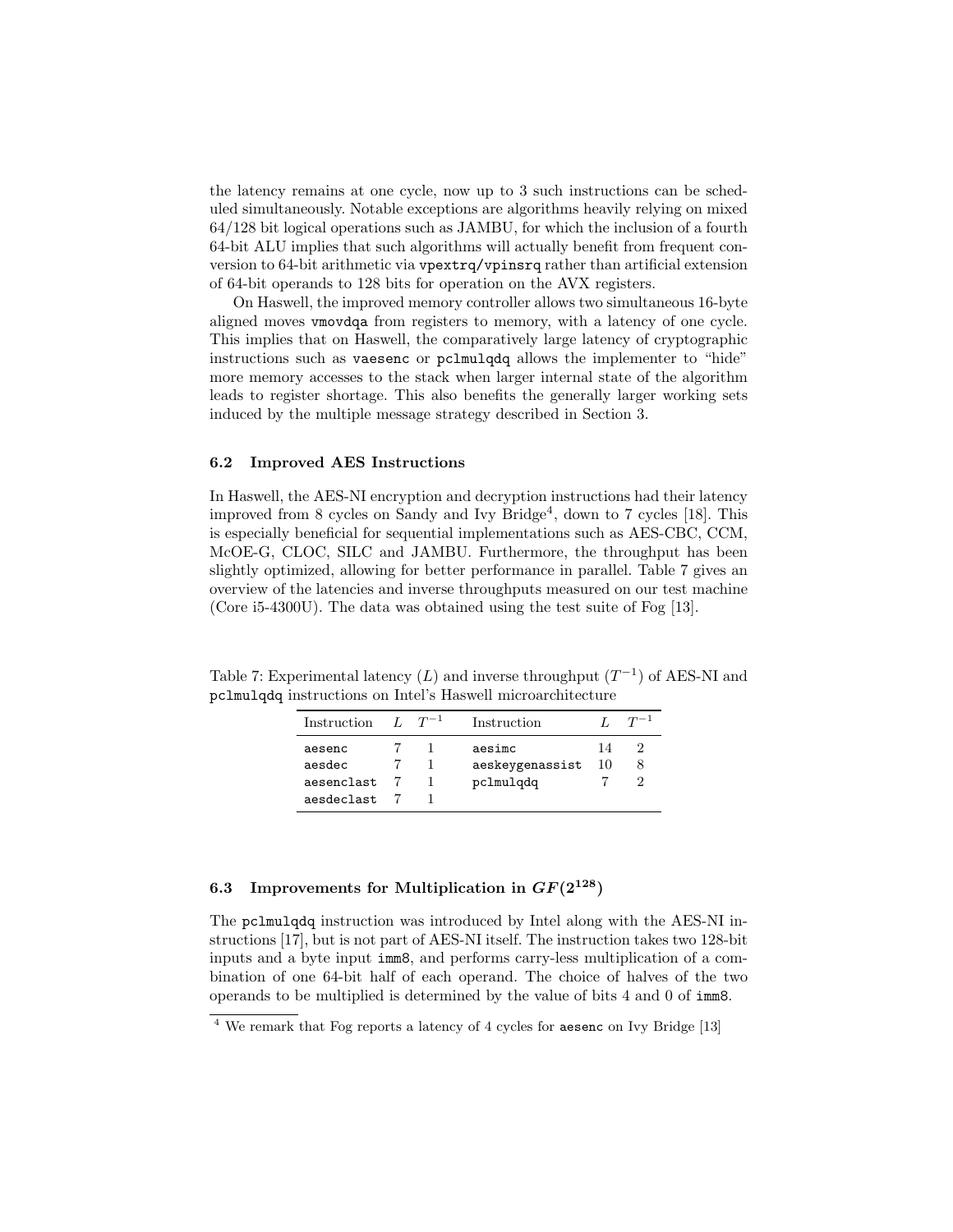Most practically used AE modes using multiplication in a finite field use block lengths of 128 bits. As a consequence, multiplications are in the field  $GF(2^{128})$ . As the particular choice of finite field does not influence the security proofs, modes use the tried-and-true GCM finite field. For our performance study, we have used two different implementation approaches for finite field multiplication (gfmul). The first implementation, which we refer to as the classical method, was introduced in Intel's white paper [17]. It applies pclmulqdq three times in a carry-less Karatsuba multiplication followed by modular reduction. The second implementation variant, which we refer to as the Haswell-optimized method, was proposed by Gueron [16] with the goal of leveraging the much improved pclmulqdq performance on Haswell to trade many shifts and XORs for one more multiplication. This is motivated by the improvements in both latency (7 vs. 14 cycles) and inverse throughput (2 vs. 8 cycles) on Haswell [18].

In modes where the output of a multiplication over  $GF(2^{128})$  is not directly used, other than as a part of a chain combined using addition, the aggregated reduction method by Jankowski and Laurent [23] can be used to gain speed-ups. This method uses the inductive definitions of chaining values combined with the distributivity law for the finite field to postpone modular reduction at the cost of storing powers of an operand. Among the modes we benchmark in this work, the aggregated reduction method is applicable only to GCM and Julius. We therefore use this approach for those two modes, but apply the general gfmul implementations to the other modes.

# 6.4 Classical vs. Haswell  $GF(2^{128})$  Multiplication

Here we compare the classical and Haswell-optimized methods of multiplication in  $GF(2^{128})$ . We compare the performance of those AE modes that use full  $GF(2^{128})$  multiplications (as opposed to aggregated reduction): McOE-G and COBRA, when instantiated using the two different multiplication algorithms. Figure 4 shows that when processing a single message, the classical implementation of gfmul performs better than the Haswell-optimized method, while the situation is reversed when processing multiple messages in parallel.

Given the speed-up of pclmulqdq on Haswell, this may seem somewhat counter-intuitive at first. We observe, however, that McOE-G and COBRA basically make sequential use of multiplications, which precludes utilizing the pipeline for sequential implementations. In this case, the still substantial latency of pclmulqdq is enough to offset the gains by replacing several other instructions for the reduction. This is different in the multiple message case, where the availability of independent data allows our implementations to make more efficient use of the pipeline, leading to superior results over the classical multiplication method.

# 6.5 Haswell-optimized Doubling in  $GF(2^{128})$

The doubling operation in  $GF(2^{128})$  is commonly used in AE schemes [6], and indeed among the schemes we benchmark, it is used by OCB3, OTR, COBRA,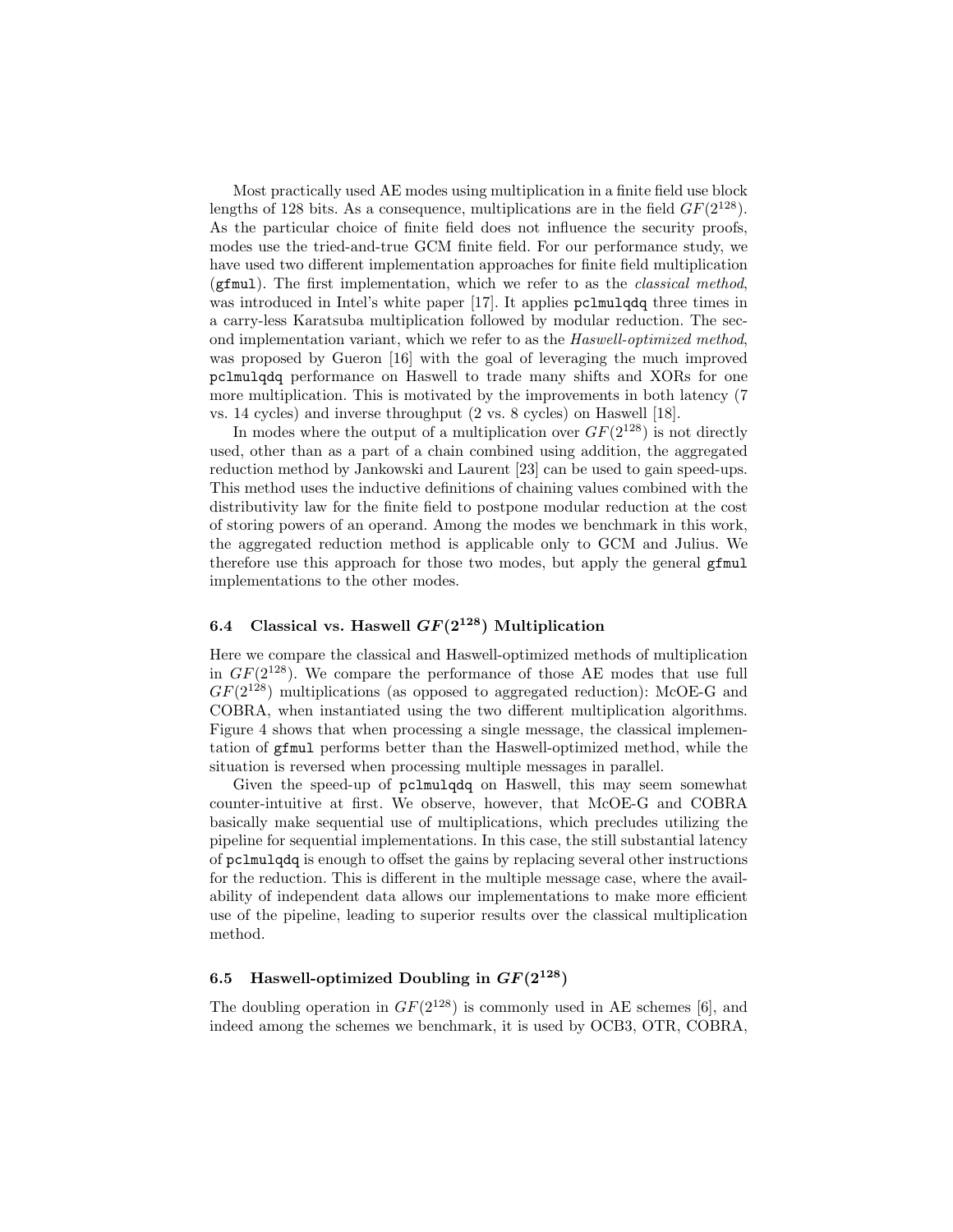

Fig. 4: Performance of McOE-G (diamond mark) and COBRA (circle mark) with single messages (left) and 8 multiple messages of equal length (right). Data points with hollow marks are for classical multiplication while filled marks are for Haswell-optimization multiplication.

COPA and POET. Doubling in this field consists of left shifting the input by one bit and doing a conditional XOR of a reduction polynomial if the MSB of the input equals one. Neither SSE+ nor AVX provide an instruction to shift a whole xmm register bitwise nor to directly test just its MSB. Thus, these functions have to be emulated with other operations, opening up a number of implementation choices.

We emulate a left shift by one bit by the following procedure, which is optimal with regard to the number of instructions and cycles: Given an input  $v$ , the value  $2v \in GF(2^{128})$  is computed as in Listing 1.1. Consider  $v = (v_L || v_R)$  where  $v_L$ and  $v_R$  are 64-bit values. In line 3 we set  $v_1 = (v_L \ll 1 || v_R \ll 1)$  and lines 4 and 5 set first  $v_2 = (v_R||0)$  and then  $v_2 = ((v_R \gg 63)||0)$ . As such, we have  $v \ll 1 = v_1 | v_2$ . This leaves us with a number of possibilities when implementing the branching of line 6, which can be categorized as (i) extracting parts from  $v$ and testing, (ii) AVX variants of the test instruction, (iii) extracting a mask with the MSB of each part of v and (iv) comparing against  $10 \cdots 0_2$  (called MSB MASK in Listing 1.1 and RP is the reduction constant) and then extracting from the comparison result. Some of these approaches again leave several possibilities regarding the number of bits extracted, etc.

Interestingly, the approach taken to check the MSB of  $v$  has a great impact on the doubling performance. This is illustrated by Table 5a where we give performance of the doubling operation using various combinations of approaches. The numbers are obtained by averaging over  $10<sup>8</sup>$  experiments. Surprisingly, we see that there is a significant speed-up, about a factor  $\times 3$ , when using comparison with MSB MASK combined with extraction, over the other methods. Thus, we suggest to use this approach, where line 6 can be implemented as

if  $(\text{mm-extract_epi8}(\text{mm_cmpgt_epi8})$ (MSB\_MASK, v), 15) = = 0).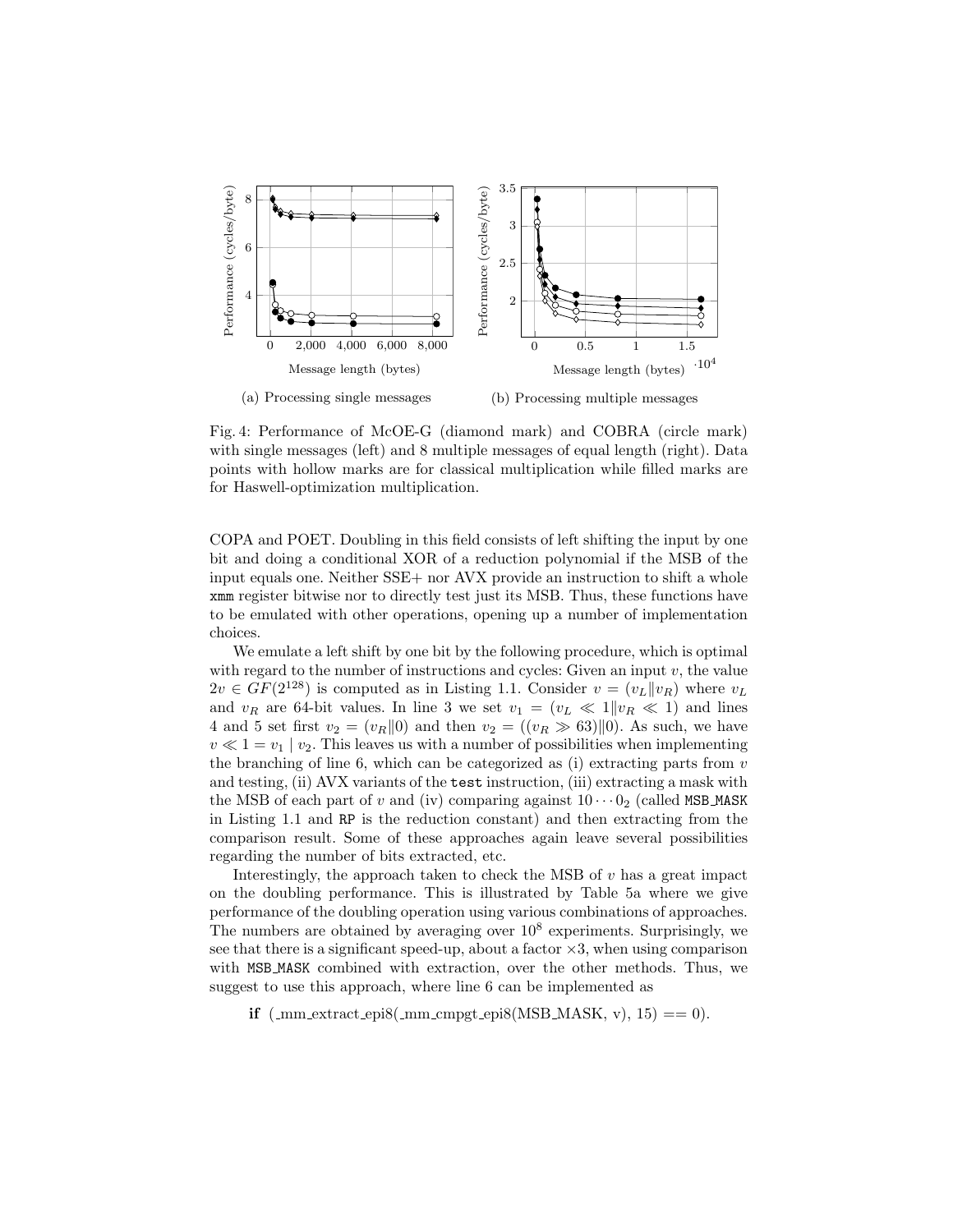| 2      | Listing (1.1) Doubling in $GF(2^{128})$<br>$-m128i$ xtime $(-m128i v)$<br>$-m128i$ v1, v2; | (a) Performance of doubling<br>with different approaches to<br>MSB testing |        |
|--------|--------------------------------------------------------------------------------------------|----------------------------------------------------------------------------|--------|
| 3<br>4 | $v1 = \text{mm\_slli\_epi64}(v,1);$<br>$v2 = \text{mm}$ slli_si128 (v,8);                  | Approach                                                                   | Cycles |
| 5<br>6 | $v2 = \text{mm}$ -srli-epi $64 (v2, 63)$ ;<br>if (msb of $v == 1$ )                        | Extraction<br>[1]                                                          | 15.4   |
|        | $return$ $mm_x$ or $-si128$ ( $mm_0$ $r_si128$ )                                           | (ii)<br>Test                                                               | 15.4   |
|        | $v1, v2)$ , RP);                                                                           | (iii) MSB mask                                                             | 16.7   |
| 8      | else                                                                                       | $(iv)$ Compare $+$ extract                                                 | 5.6    |
| 9      | $return$ $mm_0r_sii28(v1, v2);$                                                            |                                                                            |        |
| 10     |                                                                                            |                                                                            |        |

# 7 Conclusions

In this paper, we have discussed the performance of various block cipher-based symmetric primitives when instantiated with the AES on Intel's recent Haswell architecture.

As a general technique to speed up both inherently sequential modes and to deal with the typical scenario of having many shorter messages, we proposed our comb scheduler, an efficient algorithm for the scheduling of multiple simultaneous messages which is based on a look-ahead strategy within a certain window size. This leads to significant speed-ups for essentially all sequential modes, even when taking realistic Internet traffic distributions into account. Applied to the NISTrecommended modes CBC, CFB, OFB and CMAC, comb scheduling attains a significant speed-up of factor at least 5, resulting in a performance of around 0.88 cpb, which is within about 10% of the performance of the parallelizable CTR mode on the same message distribution.

Applying comb scheduling to authenticated encryption modes (which typically feature higher initialization and finalization overhead, thus penalizing performance on the frequently occurring short messages), our technique speeds up the inherently sequential AE modes CCM, CLOC, SILC, JAMBU, McOE-G and POET by factors between 3 and 4.5. This particularly results in a CCM performance comparable to GCM or OCB3, without being afflicted by issues with weak-key classes or encumbered by patents.

Our study also establishes that for practitioners wishing to use a noncemisuse resistant AE mode, the POET design with comb scheduling attains better performance than the completely parallelizable mode COPA. Since POET furthermore offers ciphertext-misuse resistance, this suggests that users do not have to choose between good performance or stricter notions of security.

#### References

- 1. Farzaneh Abed, Scott Fluhrer, Christian Forler, Eik List, Stefan Lucks, David McGrew, and Jakob Wenzel. Pipelineable On-Line Encryption. In FSE, 2014.
- 2. Kahraman Akdemir, Martin Dixon, Wajdi Feghali, Patrick Fay, Vinodh Gopal, Jim Guilford, Erdinc Ozturk, Gil Wolrich, and Ronen Zohar. Breakthrough AES Performance with Intel AES New Instructions. Intel Corporation, 2010.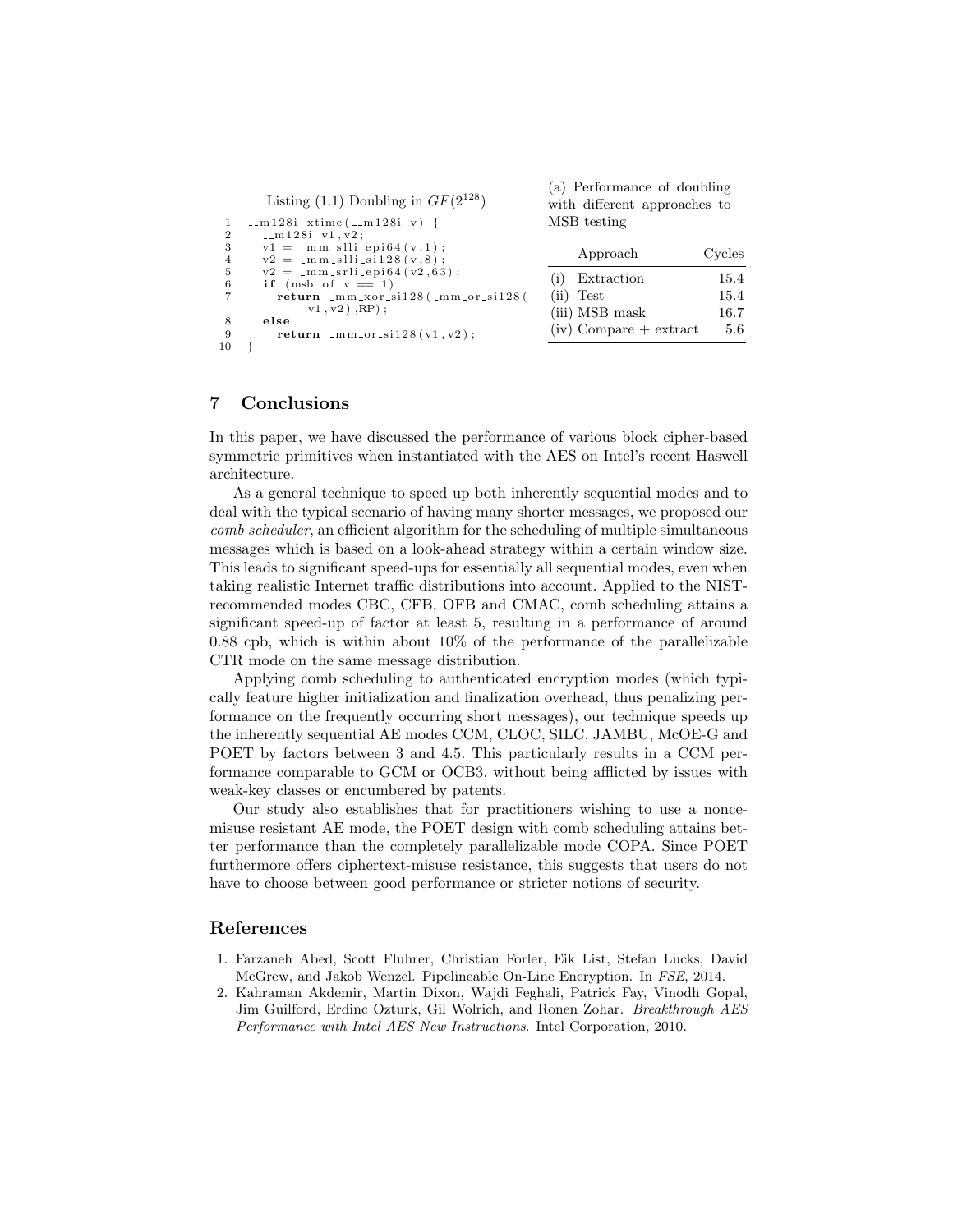- 3. Elena Andreeva, Begl Bilgin, Andrey Bogdanov, Atul Luykx, Bart Mennink, Nicky Mouha, and Kan Yasuda. APE: Authenticated Permutation-Based Encryption for Lightweight Cryptography. In FSE, 2014.
- 4. Elena Andreeva, Andrey Bogdanov, Atul Luykx, Bart Mennink, Elmar Tischhauser, and Kan Yasuda. Parallelizable and authenticated online ciphers. In Kazue Sako and Palash Sarkar, editors, Advances in Cryptology - ASIACRYPT 2013 - 19th International Conference on the Theory and Application of Cryptology and Information Security, Bengaluru, India, December 1-5, 2013, Proceedings, Part I, volume 8269 of Lecture Notes in Computer Science, pages 424–443. Springer, 2013.
- 5. Elena Andreeva, Atul Luykx, Bart Mennink, and Kan Yasuda. COBRA: A Parallelizable Authenticated Online Cipher Without Block Cipher Inverse. In FSE, 2014.
- 6. Kazumaro Aoki, Tetsu Iwata, and Kan Yasuda. How Fast Can a Two-Pass Mode Go? A Parallel Deterministic Authenticated Encryption Mode for AES-NI. In DIAC 2012: Directions in Authenticated Ciphers, 2012.
- 7. Lear Bahack. Julius: Secure Mode of Operation for Authenticated Encryption Based on ECB and Finite Field Multiplications.
- 8. Daniel J. Bernstein and Peter Schwabe. New AES software speed records. In Dipanwita Roy Chowdhury, Vincent Rijmen, and Abhijit Das, editors, Progress in Cryptology - INDOCRYPT 2008, 9th International Conference on Cryptology in India, Kharagpur, India, December 14-17, 2008. Proceedings, volume 5365 of Lecture Notes in Computer Science, pages 322–336. Springer, 2008.
- 9. Andrey Bogdanov, Florian Mendel, Francesco Regazzoni, Vincent Rijmen, and Elmar Tischhauser. ALE: AES-based Lightweight Authenticated Encryption. In Shiho Moriai, editor, Fast Software Encryption - 20th International Workshop, FSE 2013, Singapore, March 11-13, 2013. Revised Selected Papers, volume 8424 of Lecture Notes in Computer Science, pages 447–466. Springer, 2013.
- 10. Morris J. Dworkin. SP 800-38D. Recommendation for Block Cipher Modes of Operation: Galois/Counter Mode (GCM) and GMAC. Technical report, Gaithersburg, MD, United States, 2007.
- 11. Ewan Fleischmann, Christian Forler, and Stefan Lucks. Mcoe: A family of almost foolproof on-line authenticated encryption schemes. In Anne Canteaut, editor, Fast Software Encryption - 19th International Workshop, FSE 2012, Washington, DC, USA, March 19-21, 2012. Revised Selected Papers, volume 7549 of Lecture Notes in Computer Science, pages 196–215. Springer, 2012.
- 12. Ewan Fleischmann, Christian Forler, Stefan Lucks, and Jakob Wenzel. McOE: A Family of Almost Foolproof On-Line Authenticated Encryption Schemes. Cryptology ePrint Archive, Report 2011/644, 2011. http://eprint.iacr.org/.
- 13. Agner Fog. Software Optimization Resources. Accessed on February 17, 2014. http://www.agner.org/optimize/, February 2014.
- 14. Shay Gueron. Intel's new AES instructions for enhanced performance and security. In Orr Dunkelman, editor, Fast Software Encryption, 16th International Workshop, FSE 2009, Leuven, Belgium, February 22-25, 2009, Revised Selected Papers, volume 5665 of Lecture Notes in Computer Science, pages 51–66. Springer, 2009.
- 15. Shay Gueron. Intel Advanced Encryption Standard (AES) New Instructions Set. Intel Corporation, 2010.
- 16. Shay Gueron. AES-GCM software performance on the current high end CPUs as a performance baseline for CAESAR. In DIAC 2013: Directions in Authenticated Ciphers, 2013.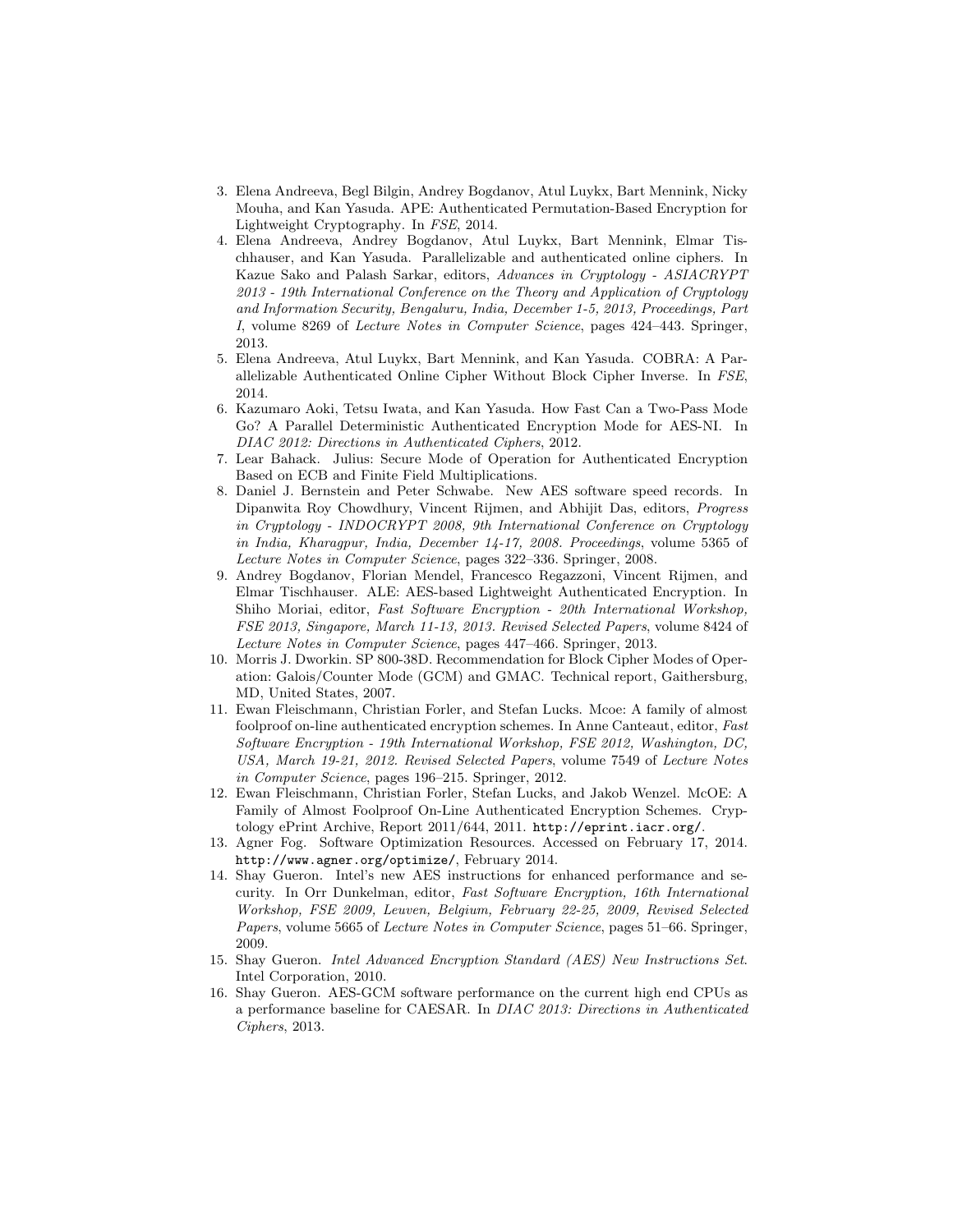- 17. Shay Gueron and Michael E. Kounavis. Intel Carry-Less Multiplication Instruction and its Usage for Computing the GCM Mode. Intel Corporation, 2010.
- 18. Sean Gulley and Vinodh Gopal. Haswell Cryptographic Performance. Intel Corporation, 2013.
- 19. Brent Hollingsworth. New "Bulldozer" and "Piledriver" Instructions. Advanced Micro Devices, Inc., 2012.
- 20. Steven Iveson. IPSec Bandwidth Overhead Using AES. Accessed on February 17, 2014. http://packetpushers.net/ipsec-bandwidth-overhead-using-aes/, October 2013.
- 21. Tetsu Iwata, Kazuhiko Minematsu, Jian Guo, and Sumio Morioka. CLOC: Authenticated Encryption for Short Input. In FSE, 2014.
- 22. Tetsu Iwata, Kazuhiko Minematsu, Jian Guo, Sumio Morioka, and Eita Kobayashi. SILC: SImple Lightweight CFB.
- 23. Krzysztof Jankowski and Pierre Laurent. Packed AES-GCM Algorithm Suitable for AES/PCLMULQDQ Instructions. pages 135–138, 2011.
- 24. Wolfgang John and Sven Tafvelin. Analysis of internet backbone traffic and header anomalies observed. In Internet Measurement Conference, pages 111–116, 2007.
- 25. Emilia Käsper and Peter Schwabe. Faster and timing-attack resistant AES-GCM. In Christophe Clavier and Kris Gaj, editors, Cryptographic Hardware and Embedded Systems - CHES 2009, 11th International Workshop, Lausanne, Switzerland, September 6-9, 2009, Proceedings, volume 5747 of Lecture Notes in Computer Science, pages  $1-17$ . Springer, 2009.
- 26. Ted Krovetz and Phillip Rogaway. The Software Performance of Authenticated-Encryption Modes. In Antoine Joux, editor, Fast Software Encryption - 18th International Workshop, FSE 2011, Lyngby, Denmark, February 13-16, 2011, Revised Selected Papers, volume 6733 of Lecture Notes in Computer Science, pages 306–327. Springer, 2011.
- 27. Chae Hoon Lim and Pil Joong Lee. More flexible exponentiation with precomputation. In Yvo Desmedt, editor, Advances in Cryptology - CRYPTO '94, 14th Annual International Cryptology Conference, Santa Barbara, California, USA, August 21-25, 1994, Proceedings, volume 839 of Lecture Notes in Computer Science, pages 95–107. Springer, 1994.
- 28. Mitsuru Matsui. How far can we go on the x64 processors? In Matthew J. B. Robshaw, editor, Fast Software Encryption, 13th International Workshop, FSE 2006, Graz, Austria, March 15-17, 2006, Revised Selected Papers, volume 4047 of Lecture Notes in Computer Science, pages 341–358. Springer, 2006.
- 29. Mitsuru Matsui and Sayaka Fukuda. How to maximize software performance of symmetric primitives on pentium III and 4 processors. In Henri Gilbert and Helena Handschuh, editors, Fast Software Encryption: 12th International Workshop, FSE 2005, Paris, France, February 21-23, 2005, Revised Selected Papers, volume 3557 of Lecture Notes in Computer Science, pages 398–412. Springer, 2005.
- 30. Mitsuru Matsui and Junko Nakajima. On the power of bitslice implementation on intel core2 processor. In Pascal Paillier and Ingrid Verbauwhede, editors, Cryptographic Hardware and Embedded Systems - CHES 2007, 9th International Workshop, Vienna, Austria, September 10-13, 2007, Proceedings, volume 4727 of Lecture Notes in Computer Science, pages 121–134. Springer, 2007.
- 31. David A. McGrew and John Viega. The Galois/Counter Mode of Operation (GCM).
- 32. David A. McGrew and John Viega. The Security and Performance of the Galois/- Counter Mode (GCM) of Operation. In Anne Canteaut and Kapalee Viswanathan,